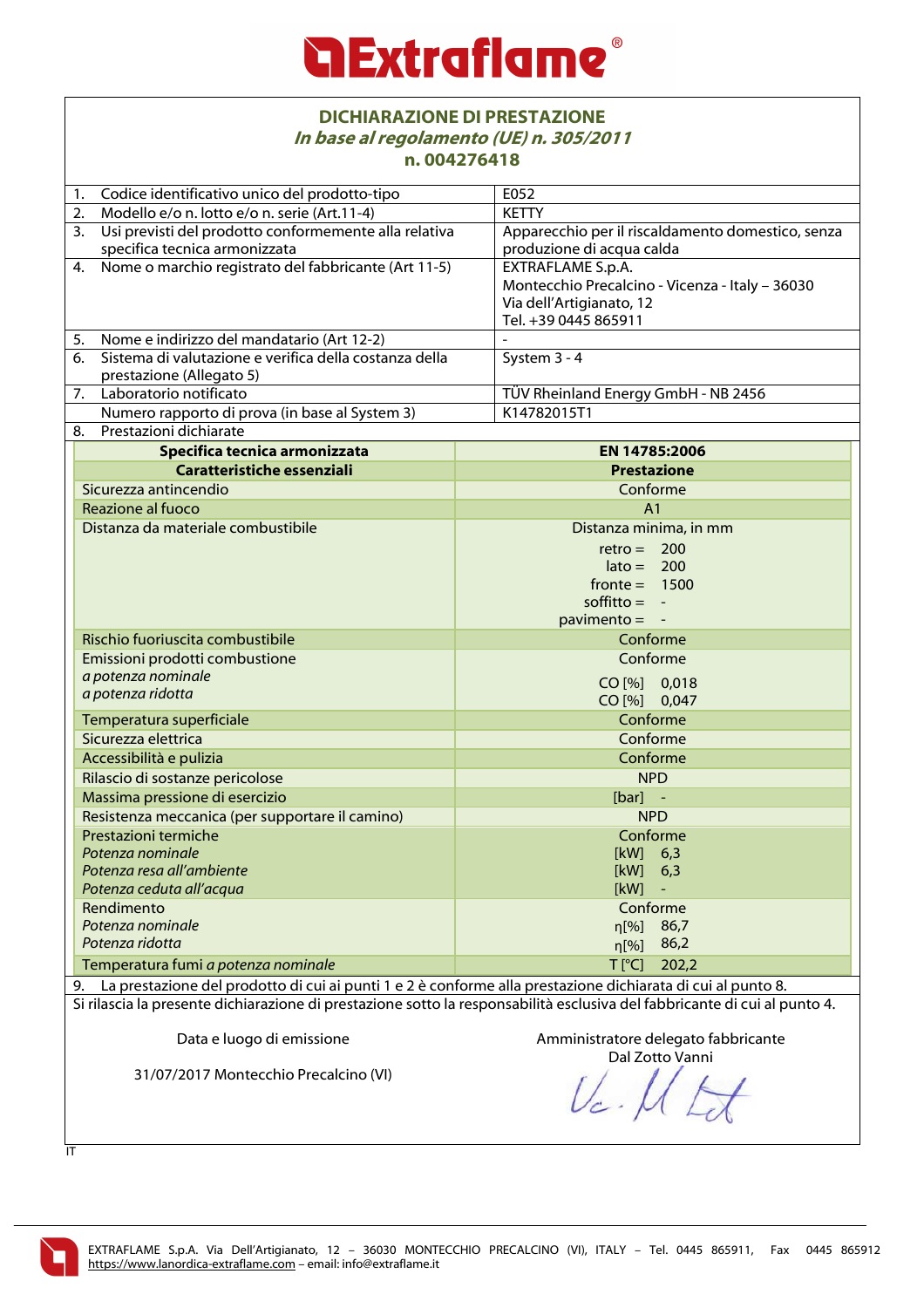## *<u>a Extraflame®</u>*

#### **DECLARATION OF PERFORMANCE According to Regulation (EU) n. 305/2011 n. 004276418**

| II. UUTZ/ UT I 0                                                                                                   |                                                                                                               |  |
|--------------------------------------------------------------------------------------------------------------------|---------------------------------------------------------------------------------------------------------------|--|
| Unique identification code of the product type<br>1.                                                               | E052                                                                                                          |  |
| Model and/or batch and/or serial number (Art.11-4)<br>2.                                                           | <b>KETTY</b>                                                                                                  |  |
| Intended uses of the product in accordance with<br>3.                                                              | Domestic heating appliance, without hot water                                                                 |  |
| harmonised technical specification                                                                                 | production                                                                                                    |  |
| Name or registered trade mark of the manufacturer<br>4.                                                            | <b>EXTRAFLAME S.p.A.</b>                                                                                      |  |
| $(Art 11-5)$                                                                                                       | Montecchio Precalcino - Vicenza - Italy - 36030                                                               |  |
|                                                                                                                    | Via dell'Artigianato, 12                                                                                      |  |
|                                                                                                                    | Tel. +39 0445 865911                                                                                          |  |
| Name and address of the authorised representative (Art<br>5.<br>$12-2)$                                            |                                                                                                               |  |
| System of assessment and verification of constancy of<br>6.<br>performance (Annex 5)                               | System 3 - 4                                                                                                  |  |
| Notified laboratory<br>7.                                                                                          | TÜV Rheinland Energy GmbH - NB 2456                                                                           |  |
| Test report number (type testing under System 3)                                                                   | K14782015T1                                                                                                   |  |
| Declared performance<br>8.                                                                                         |                                                                                                               |  |
| <b>Harmonized technical specification</b>                                                                          | EN 14785:2006                                                                                                 |  |
| <b>Essential characteristics</b>                                                                                   | <b>Performance</b>                                                                                            |  |
| Fire safety                                                                                                        | Pass                                                                                                          |  |
| <b>Reaction to fire</b>                                                                                            | A <sub>1</sub>                                                                                                |  |
| Distance to combustible materials                                                                                  | Minimun distances, in mm                                                                                      |  |
|                                                                                                                    | $rear =$<br>200                                                                                               |  |
|                                                                                                                    | $side = 200$                                                                                                  |  |
|                                                                                                                    | $front = 1500$                                                                                                |  |
|                                                                                                                    | ceiling $= -$                                                                                                 |  |
|                                                                                                                    | floor $= -$                                                                                                   |  |
| Risk of burning fuel falling out                                                                                   | Pass                                                                                                          |  |
| Emission of combustion products                                                                                    | <b>Pass</b>                                                                                                   |  |
| at nominal heat output                                                                                             | CO [%] 0,018                                                                                                  |  |
| at reduced heat output                                                                                             | CO [%] 0,047                                                                                                  |  |
| Surface temperature                                                                                                | Pass                                                                                                          |  |
| <b>Electrical safety</b>                                                                                           | Pass                                                                                                          |  |
| Cleanability                                                                                                       | Pass                                                                                                          |  |
| Discharge of dangerous substances                                                                                  | <b>NPD</b>                                                                                                    |  |
| Maximum operating pressure                                                                                         | $[bar]$ -                                                                                                     |  |
| Mechanical resistance (to carry a chimney/flue)                                                                    | <b>NPD</b>                                                                                                    |  |
| Thermal output                                                                                                     | Pass                                                                                                          |  |
| Nominal heat output                                                                                                | [kW]<br>6,3                                                                                                   |  |
| Room heating output                                                                                                | [kW]<br>6,3                                                                                                   |  |
| <b>Water heating output</b>                                                                                        | [kW]                                                                                                          |  |
| <b>Energy efficiency</b>                                                                                           | Pass                                                                                                          |  |
| at nominal heat output                                                                                             | $\eta$ [%]<br>86,7                                                                                            |  |
| at reduced heat output                                                                                             | 86,2<br>$\eta$ [%]                                                                                            |  |
| Flue gas temperature at nominal heat output                                                                        | $T$ [ $^{\circ}$ C]<br>202,2                                                                                  |  |
| 9.<br>point 8.                                                                                                     | The performance of the product identified in points 1 and 2 is in conformity with the declared performance in |  |
| This declaration of performance is issued under the sole responsibility of the manufacturer identified in point 4. |                                                                                                               |  |
| Place and date of issue                                                                                            | Manufacturer managing director<br>Dal Zotto Vanni                                                             |  |
| 31/07/2017 Montecchio Precalcino (VI)                                                                              |                                                                                                               |  |

UK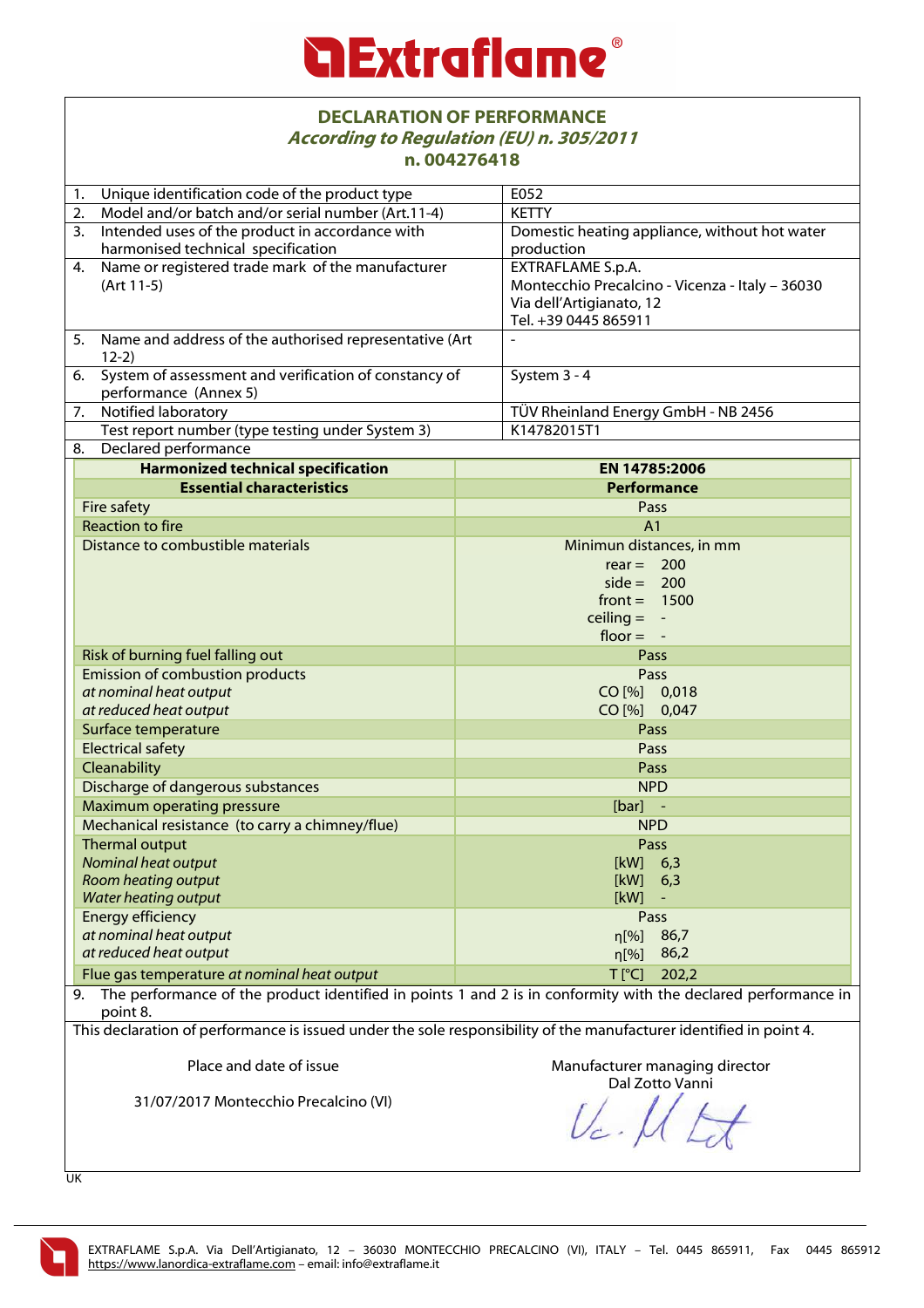#### **DÉCLARATION DE PERFORMANCE Selon le règlement (UE) n° 305/2011 n. 004276418**

| Code d'identification unique du produit-type<br>1.                                                           | E052                                            |  |
|--------------------------------------------------------------------------------------------------------------|-------------------------------------------------|--|
| Modèle et/ou n° de lot et/ou n° de série (Art. 11-4)<br>2.                                                   | <b>KETTY</b>                                    |  |
| Utilisation prévue du produit conformément aux<br>3.                                                         | Appareil pour le chauffage domestique, sans     |  |
| spécifications techniques harmonisées correspondantes                                                        | production d'eau chaude                         |  |
| Nom ou marque enregistrée du fabricant (Art. 11-5)<br>4.                                                     | EXTRAFLAME S.p.A.                               |  |
|                                                                                                              | Montecchio Precalcino - Vicenza - Italy - 36030 |  |
|                                                                                                              | Via dell'Artigianato, 12                        |  |
|                                                                                                              | Tel. +39 0445 865911                            |  |
| Nom et adresse du mandataire (Art. 12-2)<br>5.<br>Système d'évaluation et contrôle de la constance de<br>6.  | System 3 - 4                                    |  |
| performance (Annexe 5)                                                                                       |                                                 |  |
| Laboratoire notifié<br>7.                                                                                    | TÜV Rheinland Energy GmbH - NB 2456             |  |
| Numéro du rapport d'essai (selon le System 3)                                                                | K14782015T1                                     |  |
| Performance déclarée<br>8.                                                                                   |                                                 |  |
| Spécifications techniques harmonisées                                                                        | EN 14785:2006                                   |  |
| <b>Caractéristiques essentielles</b>                                                                         | <b>Performance</b>                              |  |
| Sécurité anti-incendie                                                                                       | Conforme                                        |  |
| Réaction au feu                                                                                              | A <sub>1</sub>                                  |  |
| Distance de sécurité aux matériaux combustibles                                                              | Distance minimum, en mm                         |  |
|                                                                                                              | $arrière = 200$                                 |  |
|                                                                                                              | $côte = 200$                                    |  |
|                                                                                                              | avant $= 1500$                                  |  |
|                                                                                                              | $sol = -$                                       |  |
|                                                                                                              | fond $= -$                                      |  |
| Risque de fuite de combustible                                                                               | Conforme                                        |  |
| Émission des produits de combustion                                                                          | Conforme                                        |  |
| Puissance nominale                                                                                           | CO [%] 0,018                                    |  |
| Puissance réduite                                                                                            | CO [%] 0,047                                    |  |
| Température de surface                                                                                       | Conforme                                        |  |
| Sécurité électrique                                                                                          | Conforme<br>Conforme                            |  |
| Facilité d'accès et nettoyage                                                                                |                                                 |  |
| Emission de substances dangereuses                                                                           | <b>NPD</b>                                      |  |
| Pression maximale de service                                                                                 | $[bar]$ -                                       |  |
| Résistance mécanique (pour soutenir la cheminée)<br>Performance thermique                                    | <b>NPD</b><br>Conforme                          |  |
| Puissance nominale                                                                                           | $[kW]$ 6,3                                      |  |
| Puissance rendue à la chambre                                                                                | [kW]<br>6,3                                     |  |
| Puissance rendue à l'eau                                                                                     | [kW]                                            |  |
| Rendement                                                                                                    | Conforme                                        |  |
| Puissance nominale                                                                                           | 86,7<br>n[%]                                    |  |
| Puissance réduite                                                                                            | 86,2<br>$\eta$ [%]                              |  |
| Température des fumées puissance nominale                                                                    | $T$ [ $^{\circ}$ C]<br>202,2                    |  |
| 9. La performance du produit citée aux points 1 et 2 est conforme à la performance déclarée au point 8.      |                                                 |  |
| Cette déclaration de performance est délivrée sous la responsabilité exclusive du fabricant cité au point 4. |                                                 |  |
|                                                                                                              |                                                 |  |
| Date et lieu d'émission                                                                                      | Administrateur délégué du fabricant             |  |
| 31/07/2017 Montecchio Precalcino (VI)                                                                        | Dal Zotto Vanni                                 |  |
|                                                                                                              |                                                 |  |
|                                                                                                              |                                                 |  |

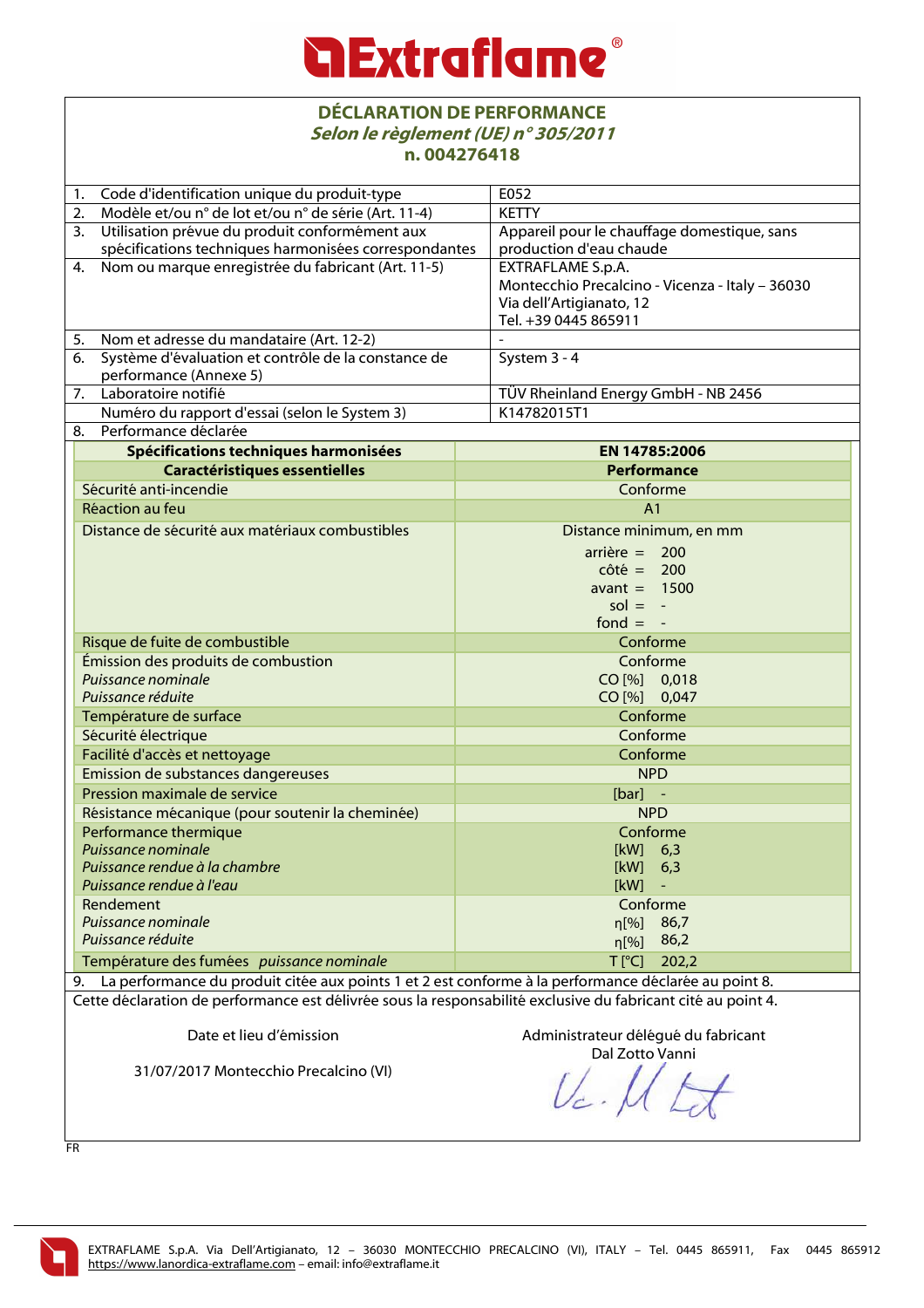| <b>LEISTUNGSERKLÄRUNG</b><br>Gemäß der Verordnung (EG) Nr. 305/2011<br>n.004276418                                 |                                                                                                                         |                                                                                                                          |  |  |
|--------------------------------------------------------------------------------------------------------------------|-------------------------------------------------------------------------------------------------------------------------|--------------------------------------------------------------------------------------------------------------------------|--|--|
| Eindeutiger Identifikationscode des Produktes - Typ<br>1.                                                          |                                                                                                                         | E052                                                                                                                     |  |  |
| 2.                                                                                                                 | Modell und/oder Losnr. und/oder Seriennr. (Art.11-4)                                                                    | <b>KETTY</b>                                                                                                             |  |  |
| 3.                                                                                                                 | Vorgesehene Verwendung des Produkts in<br>Übereinstimmung mit der geltenden harmonisierten<br>technischen Spezifikation | Heizgerät für den Privatgebrauch ohne<br>Warmwasserproduktion                                                            |  |  |
| Name oder registriertes Warenzeichen des Herstellers<br>4.<br>(Art 11-5)                                           |                                                                                                                         | EXTRAFLAME S.p.A.<br>Montecchio Precalcino - Vicenza - Italy - 36030<br>Via dell'Artigianato, 12<br>Tel. +39 0445 865911 |  |  |
| 5.                                                                                                                 | Name und Adresse des Auftragnehmers (Art 12-2)                                                                          |                                                                                                                          |  |  |
| 6.                                                                                                                 | System zur Bewertung und Überprüfung der<br>Leistungsbeständigkeit (Anlage 5)                                           | System 3 - 4                                                                                                             |  |  |
| 7.                                                                                                                 | <b>Benanntes Labor</b>                                                                                                  | TÜV Rheinland Energy GmbH - NB 2456                                                                                      |  |  |
|                                                                                                                    | Nummer des Prüfberichts (gemäß System 3)                                                                                | K14782015T1                                                                                                              |  |  |
| 8.                                                                                                                 | Erklärte Leistungen                                                                                                     |                                                                                                                          |  |  |
|                                                                                                                    | Harmonisierte technische Spezifikation                                                                                  | EN 14785:2006                                                                                                            |  |  |
|                                                                                                                    | <b>Wesentliche Merkmale</b>                                                                                             | Leistungen                                                                                                               |  |  |
|                                                                                                                    | <b>Brandschutz</b>                                                                                                      | Konform                                                                                                                  |  |  |
|                                                                                                                    | <b>Brandverhalten</b>                                                                                                   | A <sub>1</sub>                                                                                                           |  |  |
| Abstand von brennbarem Material                                                                                    |                                                                                                                         | Mindestabstand, in mm<br>Rückseite = $200$<br>Seite $= 200$<br>Vorderseite $= 1500$<br>Himmel $= -$<br>Boden $= -$       |  |  |
|                                                                                                                    | Gefahr Brennstoffaustritt                                                                                               | Konform                                                                                                                  |  |  |
|                                                                                                                    | Emission von Verbrennungsprodukten<br>Nennleistung<br>Reduzierte Leistung                                               | Konform<br>CO [%] 0,018<br>CO [%] 0,047                                                                                  |  |  |
|                                                                                                                    | Oberflächentemperatur                                                                                                   | Konform<br>Konform                                                                                                       |  |  |
|                                                                                                                    | <b>Elektrische Sicherheit</b>                                                                                           |                                                                                                                          |  |  |
|                                                                                                                    | Zugänglichkeit und Reinigung                                                                                            | Konform                                                                                                                  |  |  |
|                                                                                                                    | Ausstoß gefährlicher Substanzen                                                                                         | <b>NPD</b>                                                                                                               |  |  |
|                                                                                                                    | <b>Maximaler Betriebsdruck</b>                                                                                          | $[bar]$ -                                                                                                                |  |  |
|                                                                                                                    | Mechanische Festigkeit (um den Kamin zu tragen)                                                                         | <b>NPD</b>                                                                                                               |  |  |
| Thermische Leistungen<br>Nennleistung                                                                              |                                                                                                                         | Konform<br>kW]<br>6,3                                                                                                    |  |  |
| Der Umgebung gelieferte Leistung                                                                                   |                                                                                                                         | [kW]<br>6,3                                                                                                              |  |  |
| Dem Wasser gelieferte Leistung                                                                                     |                                                                                                                         | [kW]                                                                                                                     |  |  |
|                                                                                                                    | Wirkungsgrad                                                                                                            | Konform                                                                                                                  |  |  |
|                                                                                                                    | Nennleistung                                                                                                            | 86,7<br>$\eta$ [%]                                                                                                       |  |  |
|                                                                                                                    | Reduzierte Leistung                                                                                                     | 86,2<br>$\eta$ [%]                                                                                                       |  |  |
|                                                                                                                    | Rauchgastemperatur nennleistung                                                                                         | $T$ [ $^{\circ}$ C]<br>202,2                                                                                             |  |  |
| Die Leistung des Produktes gemäß den Punkten 1 und 2 entspricht der erklärten Leistung nach Punkt 8.<br>9.         |                                                                                                                         |                                                                                                                          |  |  |
| Die vorliegende Leistungserklärung wird unter ausschließlicher Verantwortung des Herstellers erlassen, siehe Punkt |                                                                                                                         |                                                                                                                          |  |  |
| 4.                                                                                                                 |                                                                                                                         |                                                                                                                          |  |  |

Geschäftsführer des Herstellers

31/07/2017 Montecchio Precalcino (VI)

Datum und Austellungsort Dal Zotto Vanni

 $\mathcal{U}_c$ . Í

DE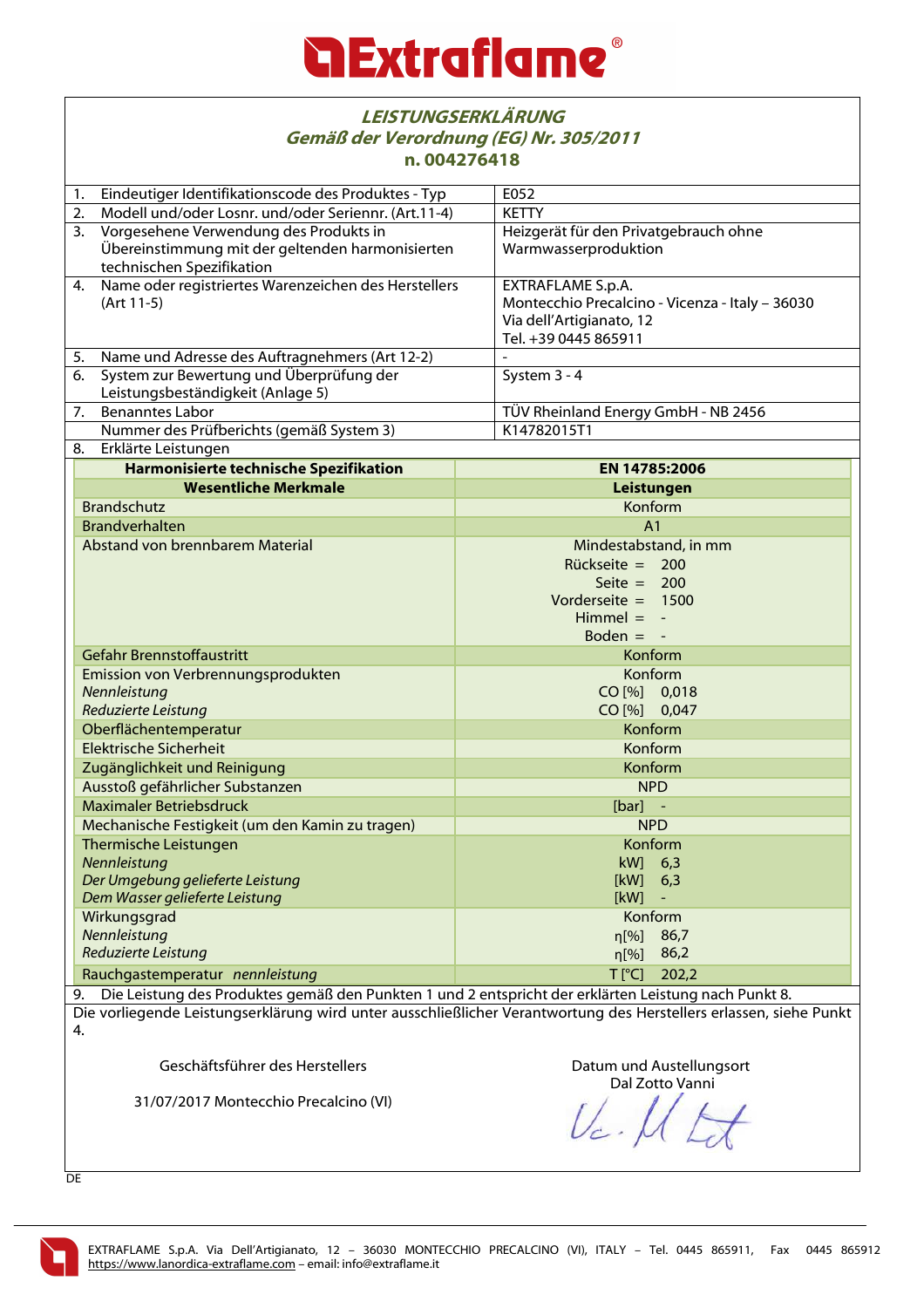### **Extraflame**

#### **DECLARACIÓN DE PRESTACIÓN Conforme al reglamento (UE) n. 305/2011 n. 004276418**

|                                                                                                                   | II. UUTZ/ UT I 0                                                                                                                                                                                        |  |                                                  |  |  |
|-------------------------------------------------------------------------------------------------------------------|---------------------------------------------------------------------------------------------------------------------------------------------------------------------------------------------------------|--|--------------------------------------------------|--|--|
| 1.                                                                                                                | Código de identificación único del producto-tipo                                                                                                                                                        |  | E052                                             |  |  |
| 2.                                                                                                                | Modelo y/o n. º de lote y/o n. º de serie (Art.11-4)                                                                                                                                                    |  | <b>KETTY</b>                                     |  |  |
| 3.                                                                                                                | Usos previstos del producto de conformidad con las                                                                                                                                                      |  | Aparato de calefacción doméstica, sin producción |  |  |
|                                                                                                                   | especificaciones técnicas armonizadas correspondientes                                                                                                                                                  |  | de agua caliente                                 |  |  |
| 4.                                                                                                                | Nombre o marca registrada del fabricante (Art 11-5)                                                                                                                                                     |  | <b>EXTRAFLAME S.p.A.</b>                         |  |  |
|                                                                                                                   |                                                                                                                                                                                                         |  | Montecchio Precalcino - Vicenza - Italy - 36030  |  |  |
|                                                                                                                   |                                                                                                                                                                                                         |  | Via dell'Artigianato, 12                         |  |  |
|                                                                                                                   |                                                                                                                                                                                                         |  | Tel. +39 0445 865911                             |  |  |
| 5.                                                                                                                | Nombre y dirección del mandatario (Art 12-2)                                                                                                                                                            |  |                                                  |  |  |
| 6.                                                                                                                | Sistema de valoración y verificación de la constancia de la                                                                                                                                             |  | System 3 - 4                                     |  |  |
|                                                                                                                   | prestación (Anexo 5)                                                                                                                                                                                    |  |                                                  |  |  |
|                                                                                                                   | 7. Laboratorio notificado                                                                                                                                                                               |  | TÜV Rheinland Energy GmbH - NB 2456              |  |  |
|                                                                                                                   | Número de informe de prueba (según el System 3)                                                                                                                                                         |  | K14782015T1                                      |  |  |
| 8.                                                                                                                | Prestaciones declaradas                                                                                                                                                                                 |  |                                                  |  |  |
|                                                                                                                   | Especificación técnica armonizada                                                                                                                                                                       |  | <b>EN 14785:2006</b>                             |  |  |
|                                                                                                                   | <b>Características esenciales</b>                                                                                                                                                                       |  | Prestación                                       |  |  |
|                                                                                                                   | Seguridad contra incendios                                                                                                                                                                              |  | Conforme                                         |  |  |
|                                                                                                                   | Reacción al fuego                                                                                                                                                                                       |  | A <sub>1</sub>                                   |  |  |
|                                                                                                                   | Distancia de mat. comb.                                                                                                                                                                                 |  | Distancia mínima, en mm                          |  |  |
|                                                                                                                   |                                                                                                                                                                                                         |  | $rev\acute{e}s = 200$                            |  |  |
|                                                                                                                   |                                                                                                                                                                                                         |  | $\text{lado} = 200$                              |  |  |
|                                                                                                                   |                                                                                                                                                                                                         |  | $f$ rente = 1500                                 |  |  |
|                                                                                                                   |                                                                                                                                                                                                         |  | $cielo = -$                                      |  |  |
|                                                                                                                   |                                                                                                                                                                                                         |  | suelo $= -$                                      |  |  |
|                                                                                                                   | Riesgo de pérdida de combustible                                                                                                                                                                        |  | Conforme                                         |  |  |
|                                                                                                                   | Emisiones de productos de combustión                                                                                                                                                                    |  | Conforme                                         |  |  |
| Potencia nominal                                                                                                  |                                                                                                                                                                                                         |  | CO [%] 0,018                                     |  |  |
|                                                                                                                   | Potencia reducida<br>Temperatura superficial                                                                                                                                                            |  | CO [%] 0,047                                     |  |  |
|                                                                                                                   |                                                                                                                                                                                                         |  | Conforme                                         |  |  |
|                                                                                                                   | Seguridad eléctrica                                                                                                                                                                                     |  | Conforme                                         |  |  |
|                                                                                                                   | Accesibilidad y limpieza                                                                                                                                                                                |  | Conforme                                         |  |  |
|                                                                                                                   | Emisión de sustancias peligrosas                                                                                                                                                                        |  | <b>NPD</b>                                       |  |  |
|                                                                                                                   |                                                                                                                                                                                                         |  | $[bar]$ -                                        |  |  |
|                                                                                                                   | Presión máxima de trabajo<br>Resistencia mecánica (de soporte de la chimenea)<br>Prestaciones térmica<br>Potencia nominal<br>Potencia suministrada al entorno<br>Potencia cedida al agua<br>Rendimiento |  | <b>NPD</b>                                       |  |  |
|                                                                                                                   |                                                                                                                                                                                                         |  | Conforme                                         |  |  |
|                                                                                                                   |                                                                                                                                                                                                         |  |                                                  |  |  |
|                                                                                                                   |                                                                                                                                                                                                         |  | $[kW]$ 6,3                                       |  |  |
|                                                                                                                   |                                                                                                                                                                                                         |  | [kW]<br>6,3<br>[kW]                              |  |  |
|                                                                                                                   |                                                                                                                                                                                                         |  |                                                  |  |  |
|                                                                                                                   |                                                                                                                                                                                                         |  | Conforme                                         |  |  |
|                                                                                                                   | Potencia nominal                                                                                                                                                                                        |  | 86,7<br>n[%]                                     |  |  |
|                                                                                                                   | Potencia reducida                                                                                                                                                                                       |  | 86,2<br>n[%]                                     |  |  |
|                                                                                                                   | Temperatura de humos potencia nominal                                                                                                                                                                   |  | $T$ [ $^{\circ}$ C]<br>202,2                     |  |  |
| 9. La prestación del producto según se establece en los puntos 1 y 2 cumple con las prestaciones declaradas según |                                                                                                                                                                                                         |  |                                                  |  |  |
| el punto 8.                                                                                                       |                                                                                                                                                                                                         |  |                                                  |  |  |
|                                                                                                                   | Se expide esta declaración de prestación bajo la responsabilidad exclusiva del fabricante, según se establece en el                                                                                     |  |                                                  |  |  |

declaración de prestación bajo la responsabilidad exclusiva del fabricante, según se establece en el punto 4.

Fecha y lugar de emisión

Administrador director fabricante

31/07/2017 Montecchio Precalcino (VI)

Dal Zotto Vanni



ES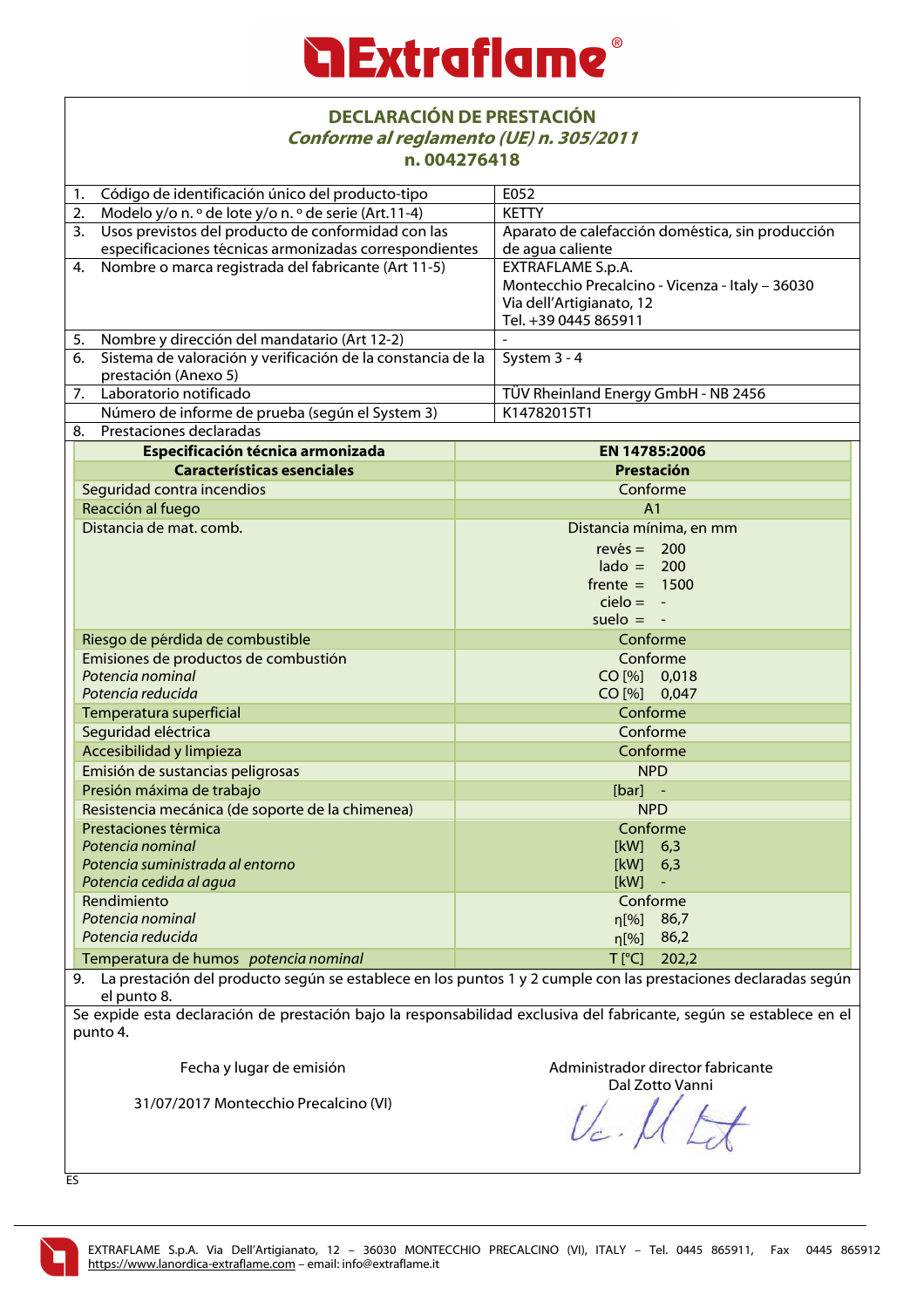### *<u>a Extraflame®</u>*

#### **DECLARAÇÃO DE DESEMPENHO Em base com o regulamento (UE) nº. 305/2011 n. 004276418**

| 11. VV4Z/04 I 0                                             |                                                                                                                   |  |
|-------------------------------------------------------------|-------------------------------------------------------------------------------------------------------------------|--|
| Código de identificação único do produto-tipo<br>1.         | E052                                                                                                              |  |
| Modelo e/ou nº. lote e/ou nº. série (Art.11-4)<br>2.        | <b>KETTY</b>                                                                                                      |  |
| 3.<br>Utilização prevista do produto em conformidade com a  | Aparelho para aquecimento doméstico, sem                                                                          |  |
| respectiva técnica especifica harmonizada                   | produção de água quente                                                                                           |  |
| Nome ou marca registada pelo fabricante (Art 11-5)<br>4.    | EXTRAFLAME S.p.A.                                                                                                 |  |
|                                                             | Montecchio Precalcino - Vicenza - Italy - 36030                                                                   |  |
|                                                             | Via dell'Artigianato, 12                                                                                          |  |
|                                                             | Tel. +39 0445 865911                                                                                              |  |
| Nome e endereço do mandatário (Art 12-2)<br>5.              |                                                                                                                   |  |
| Sistema de avaliação e verificação da regularidade do<br>6. | System 3 - 4                                                                                                      |  |
| desempenho (Anexo 5)                                        |                                                                                                                   |  |
| Laboratório notificado<br>7.                                | TÜV Rheinland Energy GmbH - NB 2456                                                                               |  |
| Número relação de prova (em base ao System 3)               | K14782015T1                                                                                                       |  |
| 8. Desempenhos declarados                                   |                                                                                                                   |  |
| Específica técnica harmonizada                              | EN 14785:2006                                                                                                     |  |
| <b>Características essenciais</b>                           | <b>Desempenho</b>                                                                                                 |  |
| Segurança anti-incêndio                                     | Em conformidade                                                                                                   |  |
| Reação ao fogo                                              | A <sub>1</sub>                                                                                                    |  |
| Distância de mat. comb.                                     | Distância mínima, em mm                                                                                           |  |
|                                                             | traseira = $200$                                                                                                  |  |
|                                                             | $\text{lado} = 200$                                                                                               |  |
|                                                             | $f$ rente = 1500                                                                                                  |  |
|                                                             | $teto = -$                                                                                                        |  |
|                                                             | $solo = -$                                                                                                        |  |
| Risco de vazamento de combustível                           | Em conformidade                                                                                                   |  |
|                                                             | Em conformidade                                                                                                   |  |
| Emissões de produtos de combustão<br>Potência nominal       | CO [%] 0,018                                                                                                      |  |
| Potência reduzida                                           | CO [%] 0,047                                                                                                      |  |
| Temperatura superficial                                     | Em conformidade                                                                                                   |  |
| Segurança elétrica                                          | Em conformidade                                                                                                   |  |
| Acessibilidade e limpeza                                    | Em conformidade                                                                                                   |  |
|                                                             | <b>NPD</b>                                                                                                        |  |
| Libertação de substâncias perigosas                         | $[bar]$ -                                                                                                         |  |
| Máxima pressão de exercício                                 |                                                                                                                   |  |
| Resistência mecânica (para suportar a chaminé)              | <b>NPD</b>                                                                                                        |  |
| Desempenho térmico                                          | Em conformidade                                                                                                   |  |
| Potência nominal                                            | $[kW]$ 6,3                                                                                                        |  |
| Potência libertada no ambiente                              | [kW]<br>6,3                                                                                                       |  |
| Potência cedida à água                                      | [kW]                                                                                                              |  |
| Rendimento                                                  | Em conformidade                                                                                                   |  |
| Potência nominal                                            | 86,7<br>$\eta$ [%]                                                                                                |  |
| Potência reduzida                                           | 86,2<br>$\eta$ [%]                                                                                                |  |
| Temperatura fumos<br>potência nominal                       | $T$ [ $^{\circ}$ C]<br>202,2                                                                                      |  |
| declarado no ponto 8.                                       | 9. O desempenho do produto ao qual se referem os pontos 1 e 2 estão em conformidade com o desempenho              |  |
|                                                             | É emitida a presente declaração de desempenho sob a responsabilidade exclusiva do fabricante referido no ponto 4. |  |
| Data e local de emissão                                     | Administrador legal do fabricante<br>Dal Zotto Vanni                                                              |  |
| 31/07/2017 Montecchio Precalcino (VI)                       |                                                                                                                   |  |
|                                                             |                                                                                                                   |  |

**PT**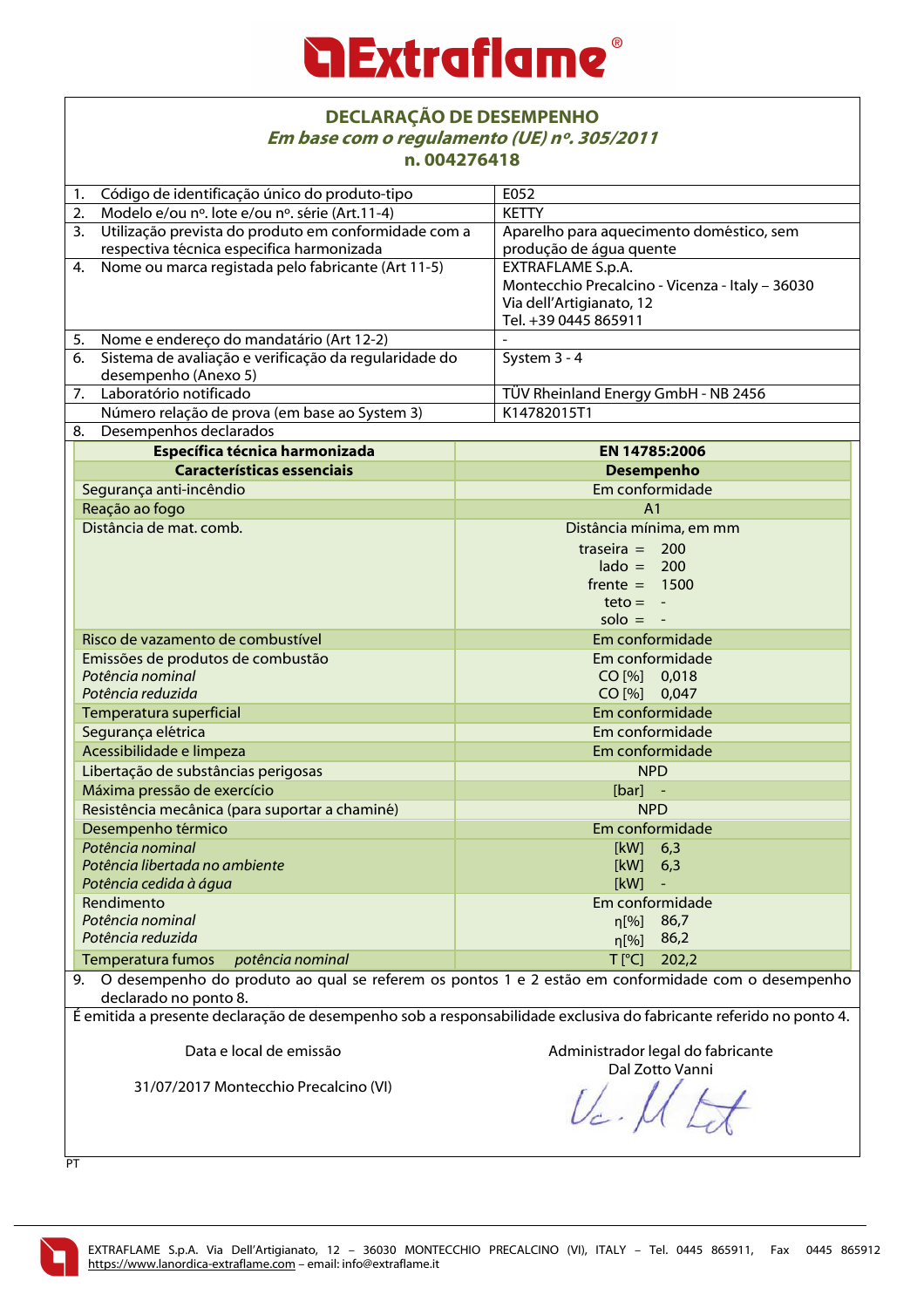

| <b>YDEEVNEDEKLARATION</b><br>I henhold til forordning (EU) nr. 305/2011<br>n.004276418                                                                                                                                 |                                                                                                                                 |  |
|------------------------------------------------------------------------------------------------------------------------------------------------------------------------------------------------------------------------|---------------------------------------------------------------------------------------------------------------------------------|--|
| Produkttypens unikke identifikationskode<br>1.                                                                                                                                                                         | E052                                                                                                                            |  |
| Model og/eller partinr. og/eller serienr. (Art.11-4)<br>2.                                                                                                                                                             | <b>KETTY</b>                                                                                                                    |  |
| 3.<br>Tilsigtede anvendelser af produktet i overensstemmelse                                                                                                                                                           | Apparat til boligopvarmning uden produktion af                                                                                  |  |
| med den pågældende harmoniserede tekniske<br>specifikation                                                                                                                                                             | varmt vand                                                                                                                      |  |
| Fabrikantens navn eller registreret varemærke (Art 11-5)<br>4.                                                                                                                                                         | <b>EXTRAFLAME S.p.A.</b><br>Montecchio Precalcino - Vicenza - Italy - 36030<br>Via dell'Artigianato, 12<br>Tel. +39 0445 865911 |  |
| 5.<br>Navn og adresse på den bemyndigede repræsentant (Art<br>$12-2)$                                                                                                                                                  |                                                                                                                                 |  |
| $\overline{6}$ .<br>System til vurdering og kontrol af ydeevnens konstans<br>(Bilag 5)                                                                                                                                 | System 3 - 4                                                                                                                    |  |
| $\overline{7.}$<br>Notificeret laboratorium                                                                                                                                                                            | TÜV Rheinland Energy GmbH - NB 2456                                                                                             |  |
| Nummer testrapport (baseret på System 3)                                                                                                                                                                               | K14782015T1                                                                                                                     |  |
| 8. Deklarerede ydeevner                                                                                                                                                                                                |                                                                                                                                 |  |
| Harmoniseret teknisk specifikation                                                                                                                                                                                     | EN 14785:2006                                                                                                                   |  |
| Væsentlige egenskaber                                                                                                                                                                                                  | Ydeevne                                                                                                                         |  |
| <b>Brandsikkerhed</b>                                                                                                                                                                                                  | I overensstemmelse                                                                                                              |  |
| Reaktion på brand                                                                                                                                                                                                      | A <sub>1</sub>                                                                                                                  |  |
| Afstand fra brændbart mat.                                                                                                                                                                                             | Mindste afstand, i mm<br>bagside = $200$<br>side = $200$<br>forside $= 1500$<br>$\text{loft} = -$<br>jorden $= -$               |  |
| Risiko for udslip af brændsel                                                                                                                                                                                          | I overensstemmelse                                                                                                              |  |
| Emissioner forbrændingsprodukter                                                                                                                                                                                       | I overensstemmelse                                                                                                              |  |
| Nominel effekt                                                                                                                                                                                                         | CO [%] 0,018                                                                                                                    |  |
| Nedsat effekt                                                                                                                                                                                                          | CO [%] 0,047                                                                                                                    |  |
| Overfladetemperatur                                                                                                                                                                                                    | I overensstemmelse                                                                                                              |  |
| Elektrisk sikkerhed                                                                                                                                                                                                    | I overensstemmelse                                                                                                              |  |
| Tilgængelighed og rengøring                                                                                                                                                                                            | I overensstemmelse                                                                                                              |  |
| Frigivelse af farlige stoffer                                                                                                                                                                                          | <b>NPD</b>                                                                                                                      |  |
| Maksimalt driftstryk                                                                                                                                                                                                   | $[bar]$ -                                                                                                                       |  |
| Mekanisk styrke (til at støtte skorstenen)                                                                                                                                                                             | <b>NPD</b>                                                                                                                      |  |
| Termiske ydeevner                                                                                                                                                                                                      | I overensstemmelse                                                                                                              |  |
| Nominel effekt                                                                                                                                                                                                         | [kW]<br>6,3                                                                                                                     |  |
| Effekt overført til omgivelserne                                                                                                                                                                                       | [kW]<br>6,3                                                                                                                     |  |
| Effekt overført til vandet                                                                                                                                                                                             | [kW]                                                                                                                            |  |
| Ydelse                                                                                                                                                                                                                 | I overensstemmelse                                                                                                              |  |
| Nominel effekt                                                                                                                                                                                                         | η[%]<br>86,7                                                                                                                    |  |
| Nedsat effekt                                                                                                                                                                                                          | 86,2<br>$\eta$ [%]                                                                                                              |  |
| $T$ [ $^{\circ}$ C]<br>Røggastemperatur nominel effekt<br>202,2                                                                                                                                                        |                                                                                                                                 |  |
| 9. Ydeevnen for det produkt, der er anført i punkt 1 og 2, er i overensstemmelse med den deklarerede ydeevne i<br>punkt 8.<br>Denne vdeevnedeklaration udstedes på eneansvar af den fabrikant, der er anført i punkt 4 |                                                                                                                                 |  |

Denne ydeevnedeklaration udstedes på eneansvar af den fabrikant, der er anført i punkt 4.

Dato og udstedelsessted

Producentens administrerende direktør

31/07/2017 Montecchio Precalcino (VI)

Dal Zotto Vanni

DK

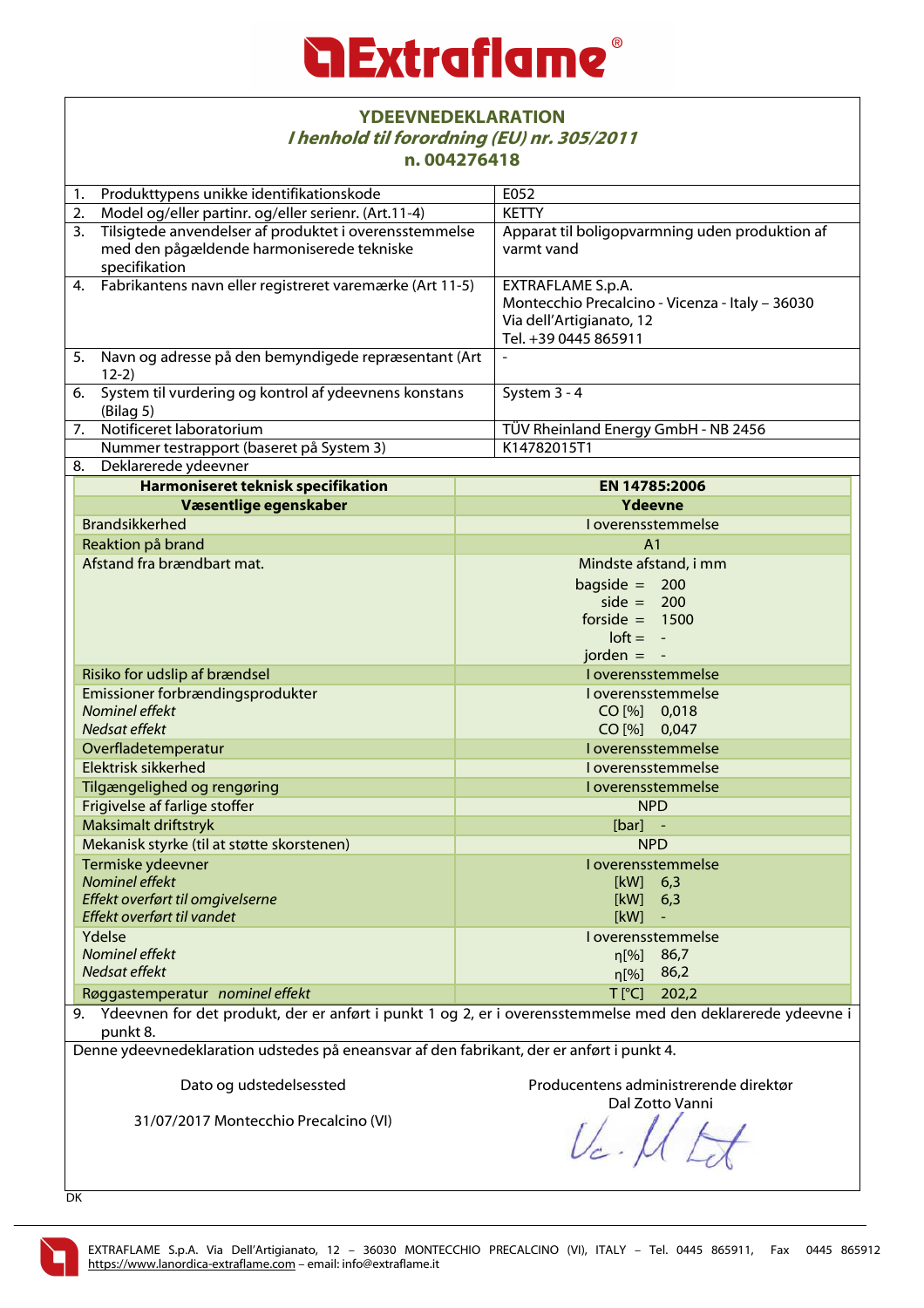| <b>PRESTANDADEKLARATION</b>                 |
|---------------------------------------------|
| Enlighet med förordningen (EU) nr. 305/2011 |
| n.004276418                                 |

|                  | n.0042/6418                                                                                                 |              |                                                 |  |
|------------------|-------------------------------------------------------------------------------------------------------------|--------------|-------------------------------------------------|--|
| 1.               | Unik identifikationskod för produkttypen                                                                    |              | E052                                            |  |
| 2.               | Modell och/eller partinummer och/eller serienr. (Art.11-4)                                                  |              | <b>KETTY</b>                                    |  |
| 3.               | Avsedd användning av produkten i enlighet med de                                                            |              | Värmeapparat för hushållsbruk, utan             |  |
|                  | tillämpliga harmoniserade tekniska specifikationerna                                                        |              | varmvattenberedning                             |  |
| 4.               | Namn eller märke som registrerats av tillverkaren (Art 11-                                                  |              | EXTRAFLAME S.p.A.                               |  |
|                  | 5)                                                                                                          |              | Montecchio Precalcino - Vicenza - Italy - 36030 |  |
|                  |                                                                                                             |              | Via dell'Artigianato, 12                        |  |
|                  |                                                                                                             |              | Tel. +39 0445 865911                            |  |
| 5.               | Ombudets namn och adress (Art 12-2)                                                                         |              |                                                 |  |
| 6.               | System för bedömning och kontroll av den fortlöpande                                                        |              | System 3 - 4                                    |  |
|                  | prestandan (Bilaga 5)                                                                                       |              |                                                 |  |
| 7.               | Deklarerat laboratorium                                                                                     |              | TÜV Rheinland Energy GmbH - NB 2456             |  |
|                  | Nr. provrapport (baserat på System 3)                                                                       |              | K14782015T1                                     |  |
| 8.               | Deklarerade prestationer                                                                                    |              |                                                 |  |
|                  | Harmoniserad teknisk specifikation                                                                          |              | EN 14785:2006                                   |  |
|                  | Grundläggande egenskaper                                                                                    |              | Prestanda                                       |  |
|                  | Brandskydd                                                                                                  |              | Överensstämmer                                  |  |
|                  | <b>Reaktion mot eld</b>                                                                                     |              | A <sub>1</sub>                                  |  |
|                  | Avstånd från brännbart material                                                                             |              | Minimiavstånd, i mm                             |  |
|                  |                                                                                                             |              | $bak = 200$                                     |  |
|                  |                                                                                                             |              | $sida = 200$                                    |  |
|                  |                                                                                                             |              | $frame = 1500$                                  |  |
|                  |                                                                                                             |              | $tak = -$                                       |  |
|                  |                                                                                                             |              | $mark = -$                                      |  |
|                  | Risk för bränslespill<br>Utsläpp av förbränningsprodukter                                                   |              | Överensstämmer                                  |  |
|                  |                                                                                                             |              | Överensstämmer                                  |  |
|                  | Nominell effekt                                                                                             |              | CO [%] 0,018                                    |  |
|                  | Reducerad effekt                                                                                            |              | CO [%] 0,047                                    |  |
|                  | Ytans temperatur                                                                                            |              | Överensstämmer                                  |  |
|                  | Elsäkerhet                                                                                                  |              | Överensstämmer                                  |  |
|                  | Tillgänglighet och rengöring                                                                                |              | Överensstämmer                                  |  |
|                  | Utsläpp av farliga ämnen<br>Maximalt arbetstryck                                                            |              | <b>NPD</b>                                      |  |
|                  |                                                                                                             |              | $[bar]$ -                                       |  |
|                  | Mekanisk hållfasthet (för att stödja kaminen)                                                               |              | <b>NPD</b>                                      |  |
|                  | Termisk prestanda                                                                                           |              | Överensstämmer                                  |  |
|                  | <b>Nominell effekt</b>                                                                                      |              | $[kW]$ 6,3                                      |  |
|                  | Effekt som ges till omgivningen                                                                             |              | [kW]<br>6,3                                     |  |
|                  | Effekt som överförs till vattnet                                                                            |              | [kW]                                            |  |
|                  | Avkastning                                                                                                  |              | Överensstämmer                                  |  |
|                  | Nominell effekt                                                                                             |              | 86,7<br>n[%]                                    |  |
| Reducerad effekt |                                                                                                             | 86,2<br>η[%] |                                                 |  |
|                  | Röktemperatur nominell effekt                                                                               |              | $T$ $[°C]$<br>202,2                             |  |
|                  | 9. Prestandan hos den produkt som avses i punkterna 1 och 2 överensstämmer med den prestanda som deklareras |              |                                                 |  |
|                  | i punkt 8                                                                                                   |              |                                                 |  |
|                  | Denna prestandadeklaration lämnas under det egna ansvaret hos tillverkaren som avses i punkt 4.             |              |                                                 |  |
|                  |                                                                                                             |              |                                                 |  |
|                  |                                                                                                             |              | Tillverkarens Verkställande Direktör            |  |
|                  | Datum och ort för utfärdande                                                                                |              | Dal Zotto Vanni                                 |  |
|                  |                                                                                                             |              |                                                 |  |
|                  | 31/07/2017 Montecchio Precalcino (VI)                                                                       |              |                                                 |  |
|                  |                                                                                                             |              |                                                 |  |

SE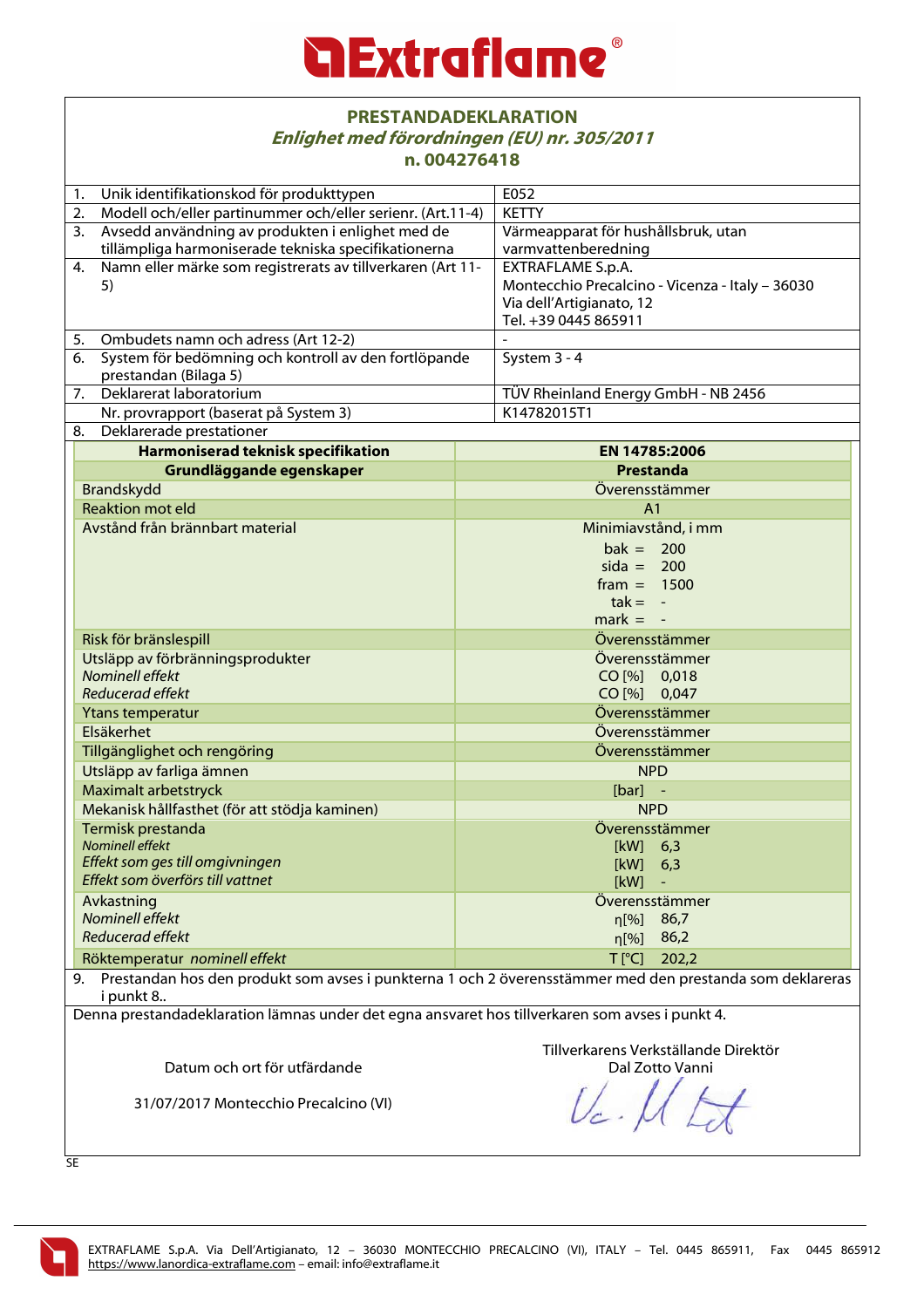### *<u>a Extraflame®</u>*

|                                                                                                                      | <b>YTELSESERKLÆRING</b><br>Etter forordning (EEC) nr. 305/2011<br>n.004276418            |              |                                                                                                                          |  |
|----------------------------------------------------------------------------------------------------------------------|------------------------------------------------------------------------------------------|--------------|--------------------------------------------------------------------------------------------------------------------------|--|
| 1.                                                                                                                   | Entydig identifikasjonskode for produkttypen                                             |              | E052                                                                                                                     |  |
| 2.                                                                                                                   | Modell og/eller partinr. og/eller serienr. (Art. 11-4)                                   |              | <b>KETTY</b>                                                                                                             |  |
|                                                                                                                      | 3. Tilsiktede bruksområder for produktet, i samsvar med                                  |              | Apparat for oppvarming av boliger, uten                                                                                  |  |
|                                                                                                                      | den relevante harmoniserte tekniske spesifikasjonen                                      |              | varmtvannsproduksjon                                                                                                     |  |
| Navn eller registrert varemerke til produsenten (Art. 11-5)<br>4.                                                    |                                                                                          |              | EXTRAFLAME S.p.A.<br>Montecchio Precalcino - Vicenza - Italy - 36030<br>Via dell'Artigianato, 12<br>Tel. +39 0445 865911 |  |
|                                                                                                                      | 5. Navn og adresse til representant (Art. 12-2)                                          |              |                                                                                                                          |  |
| 6.                                                                                                                   | System for vurdering og kontroll av byggevarens<br>konstante ytelse (Vedlegg 5)          |              | System 3 - 4                                                                                                             |  |
| 7.                                                                                                                   | Teknisk kontrollorgan                                                                    |              | TÜV Rheinland Energy GmbH - NB 2456                                                                                      |  |
|                                                                                                                      | Testrapport (på grunnlag av System 3)                                                    |              | K14782015T1                                                                                                              |  |
|                                                                                                                      | 8. Erklærte ytelser                                                                      |              |                                                                                                                          |  |
|                                                                                                                      | Harmonisert teknisk spesifikasjon                                                        |              | EN 14785:2006                                                                                                            |  |
|                                                                                                                      | Vesentlige egenskaper                                                                    |              | <b>Ytelse</b>                                                                                                            |  |
|                                                                                                                      | <b>Brannsikring</b>                                                                      |              | Konform                                                                                                                  |  |
|                                                                                                                      | Flammemotstand                                                                           |              | A <sub>1</sub>                                                                                                           |  |
|                                                                                                                      | Avstand fra brennbare materialer                                                         |              | Minimums avstand, i mm                                                                                                   |  |
|                                                                                                                      |                                                                                          |              | bakside = $200$<br>side $= 200$<br>framside $= 1500$<br>$himmel = -$<br>sokkel $= -$                                     |  |
|                                                                                                                      | Fare for utslipp av brensel                                                              |              | Konform                                                                                                                  |  |
|                                                                                                                      | Forbrenningsutslipp<br><b>Nominell ytelse</b>                                            |              | Konform                                                                                                                  |  |
|                                                                                                                      |                                                                                          |              | CO [%] 0,018                                                                                                             |  |
|                                                                                                                      | Redusert ytelse                                                                          | CO [%] 0,047 |                                                                                                                          |  |
|                                                                                                                      | Overflatetemperatur                                                                      |              | Konform<br>Konform                                                                                                       |  |
|                                                                                                                      | Elektrisk sikkerhet                                                                      |              |                                                                                                                          |  |
|                                                                                                                      | Tilgangsmulighet og rengjøring<br>Skiller ut farlige substanser<br>Maksimalt driftstrykk |              | Konform                                                                                                                  |  |
|                                                                                                                      |                                                                                          |              | <b>NPD</b>                                                                                                               |  |
|                                                                                                                      |                                                                                          |              | [bar]                                                                                                                    |  |
| Mekanisk motstand (for å støtte skorsteinen)<br>Termiske ytelser<br><b>Nominell ytelse</b><br>Varmeavgivelse til rom |                                                                                          | <b>NPD</b>   |                                                                                                                          |  |
|                                                                                                                      |                                                                                          | Konform      |                                                                                                                          |  |
|                                                                                                                      |                                                                                          | [kW]<br>6,3  |                                                                                                                          |  |
|                                                                                                                      |                                                                                          | [kW]<br>6,3  |                                                                                                                          |  |
| Varmeavgivelse til vann                                                                                              |                                                                                          | [kW]         |                                                                                                                          |  |
| Ytelse<br>Konform                                                                                                    |                                                                                          |              |                                                                                                                          |  |
|                                                                                                                      | <b>Nominell ytelse</b>                                                                   |              | 86,7<br>$\eta$ [%]                                                                                                       |  |
| <b>Redusert ytelse</b>                                                                                               |                                                                                          |              | 86,2<br>$\eta$ [%]                                                                                                       |  |
| $T$ [ $^{\circ}$ C]<br>202,2<br>Røykgasstemperatur nominell ytelse                                                   |                                                                                          |              |                                                                                                                          |  |
| Produktets ytelse som angitt i nr. 1 og 2, er i samsvar med ytelsen angitt i nr. 8.<br>9.                            |                                                                                          |              |                                                                                                                          |  |
|                                                                                                                      | Denne ytelseserklæringen er utstedt på eget ansvar av produsenten, som angitt i nr. 4.   |              |                                                                                                                          |  |

Dato og sted for utstedelse

31/07/2017 Montecchio Precalcino (VI)

Administrerende direktør produsent Dal Zotto Vanni

 $U_c$  $\overline{\phantom{a}}$ 

NO

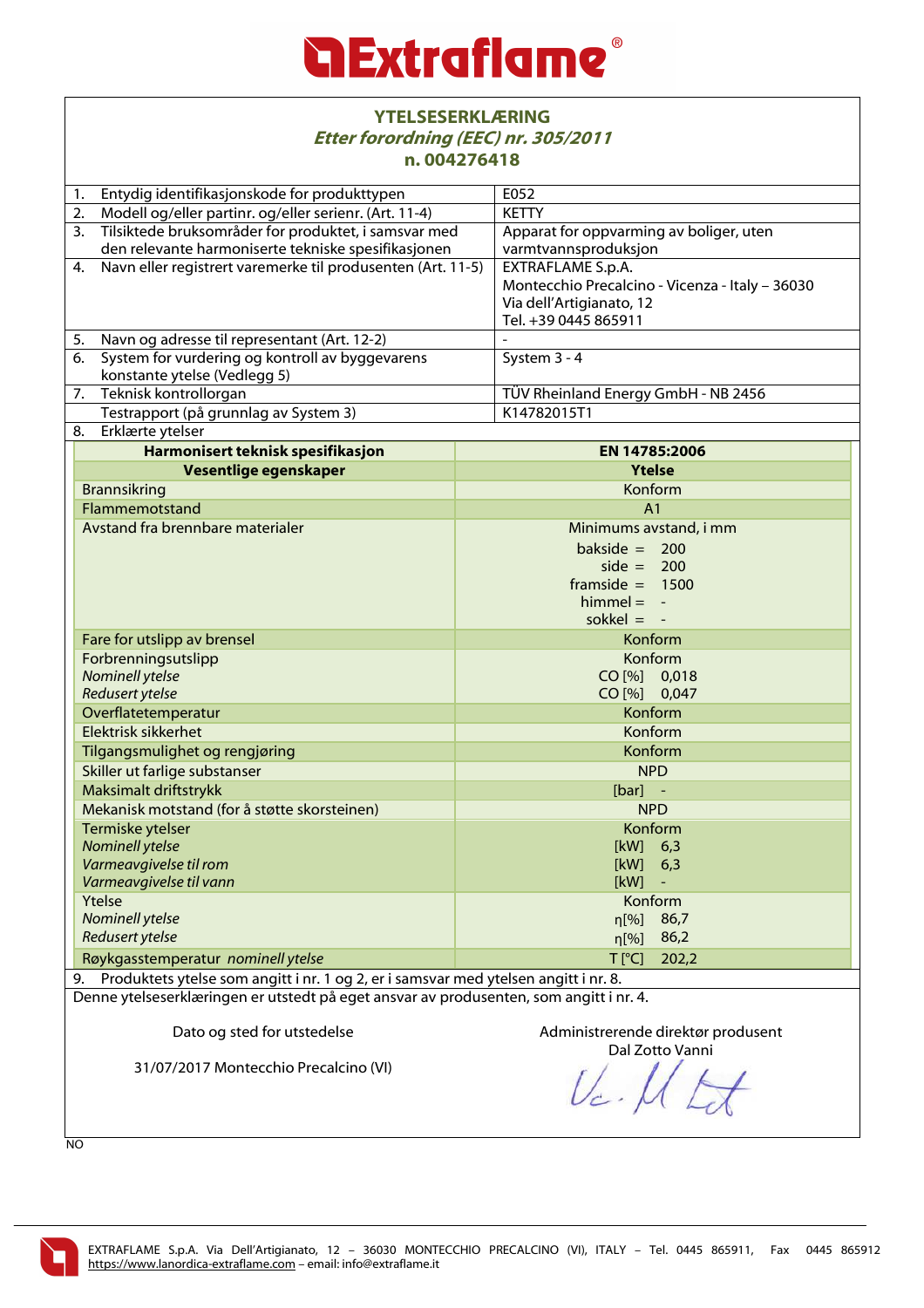|                                                                                                  | <b>SUORITUSTASOILMOITUS</b><br>Asetuksen (EU) nro 305/2011 mukaisesti<br>n.004276418                             |                                                   |  |  |
|--------------------------------------------------------------------------------------------------|------------------------------------------------------------------------------------------------------------------|---------------------------------------------------|--|--|
| Tuotetyypin yksilöllinen tunniste<br>1.                                                          |                                                                                                                  | E052                                              |  |  |
| 2.                                                                                               | Malli ja/tai eränro ja/tai sarjanro (Art.11-4)                                                                   | <b>KETTY</b>                                      |  |  |
| 3 <sub>1</sub>                                                                                   | Sovellettavan yhdenmukaistetun teknisen eritelmän                                                                | Kotitalouksien lämmityslaite ilman lämpimän veden |  |  |
|                                                                                                  | mukainen tuotteen aiottu käyttötarkoitus tai -                                                                   | tuotantoa                                         |  |  |
|                                                                                                  | tarkoitukset                                                                                                     |                                                   |  |  |
|                                                                                                  | 4. Valmistajan nimi, rekisteröity kauppanimi tai                                                                 | EXTRAFLAME S.p.A.                                 |  |  |
|                                                                                                  | tavaramerkki (Art 11-5)                                                                                          | Montecchio Precalcino - Vicenza - Italy - 36030   |  |  |
|                                                                                                  |                                                                                                                  | Via dell'Artigianato, 12                          |  |  |
|                                                                                                  |                                                                                                                  | Tel. +39 0445 865911                              |  |  |
| 5.                                                                                               | Valtuutetun edustajan nimi ja osoite (Art 12-2)                                                                  |                                                   |  |  |
| 6.                                                                                               | Tuotteen suoritustason pysyvyyden arviointi- ja                                                                  | System 3 - 4                                      |  |  |
|                                                                                                  | varmennusjärjestelmä (Liite 5)                                                                                   |                                                   |  |  |
| 7.                                                                                               | Ilmoitettu laitos                                                                                                | TÜV Rheinland Energy GmbH - NB 2456               |  |  |
|                                                                                                  | Arvioinnin numero (System 3 perusteella)                                                                         | K14782015T1                                       |  |  |
| 8.                                                                                               | Ilmoitetut suoritustasot                                                                                         |                                                   |  |  |
|                                                                                                  | Yhdenmukaistettu tekninen eritelmä                                                                               | EN 14785:2006                                     |  |  |
|                                                                                                  | Perusominaisuudet                                                                                                | <b>Suoritustaso</b>                               |  |  |
|                                                                                                  | Paloturvallisuus                                                                                                 | Laadun mukainen                                   |  |  |
|                                                                                                  | Palotekninen käyttäytyminen                                                                                      | A <sub>1</sub>                                    |  |  |
|                                                                                                  | Etäisyys pal. mater.                                                                                             | Minimietäisyys mm                                 |  |  |
|                                                                                                  |                                                                                                                  | $takaosa = 200$                                   |  |  |
|                                                                                                  |                                                                                                                  | $sivu = 200$                                      |  |  |
|                                                                                                  |                                                                                                                  | etuosa = $1500$                                   |  |  |
|                                                                                                  |                                                                                                                  | $katto = -$                                       |  |  |
|                                                                                                  |                                                                                                                  | $lattice = -$                                     |  |  |
|                                                                                                  | Riski polttoaineen valumiselle                                                                                   | Laadun mukainen                                   |  |  |
|                                                                                                  | Palamistuotteiden päästöt                                                                                        | Laadun mukainen                                   |  |  |
|                                                                                                  | Nimellisteho                                                                                                     | CO [%] 0,018                                      |  |  |
|                                                                                                  | Rajoitettu teho                                                                                                  | CO [%] 0,047                                      |  |  |
|                                                                                                  | Pinnan lämpötila                                                                                                 | Laadun mukainen                                   |  |  |
|                                                                                                  | Sähköturvallisuus                                                                                                | Laadun mukainen                                   |  |  |
|                                                                                                  | Pääsy ja puhdistus                                                                                               | Laadun mukainen                                   |  |  |
| Vaarallisten aineiden päästö                                                                     |                                                                                                                  | <b>NPD</b>                                        |  |  |
| Toiminnan maksimipaine                                                                           |                                                                                                                  | $[bar]$ -                                         |  |  |
| Mekaaninen kestävyys (kestää uunin painon)                                                       |                                                                                                                  | <b>NDP</b>                                        |  |  |
| Lämpöteho                                                                                        |                                                                                                                  | Laadun mukainen                                   |  |  |
| Nimellisteho                                                                                     |                                                                                                                  | [kW]<br>6,3                                       |  |  |
| Ympäristöön kohdistuva teho                                                                      |                                                                                                                  | [kW]<br>6,3                                       |  |  |
| Veteen siirtyvä teho                                                                             |                                                                                                                  | [kW]                                              |  |  |
|                                                                                                  | Tuotto                                                                                                           | Laadun mukainen                                   |  |  |
|                                                                                                  | Nimellisteho                                                                                                     | 86,7<br>n[%]                                      |  |  |
|                                                                                                  | Rajoitettu teho                                                                                                  | 86,2<br>$\eta$ [%]                                |  |  |
| Savujen lämpötila nimellisteho                                                                   |                                                                                                                  | $T$ [ $^{\circ}$ C]<br>202,2                      |  |  |
| 9.                                                                                               | Edellä 1 ja 2 kohdassa yksilöidyn tuotteen suoritustasot ovat 8 kohdassa ilmoitettujen suoritustasojen mukaiset. |                                                   |  |  |
| Tämä suoritustasoilmoitus on annettu 4 kohdassa ilmoitetun valmistajan yksinomaisella vastuulla. |                                                                                                                  |                                                   |  |  |

Myöntämispvm ja -paikka

31/07/2017 Montecchio Precalcino (VI)

Valmistuksesta vastaava pääjohtaja

Dal Zotto Vanni

FI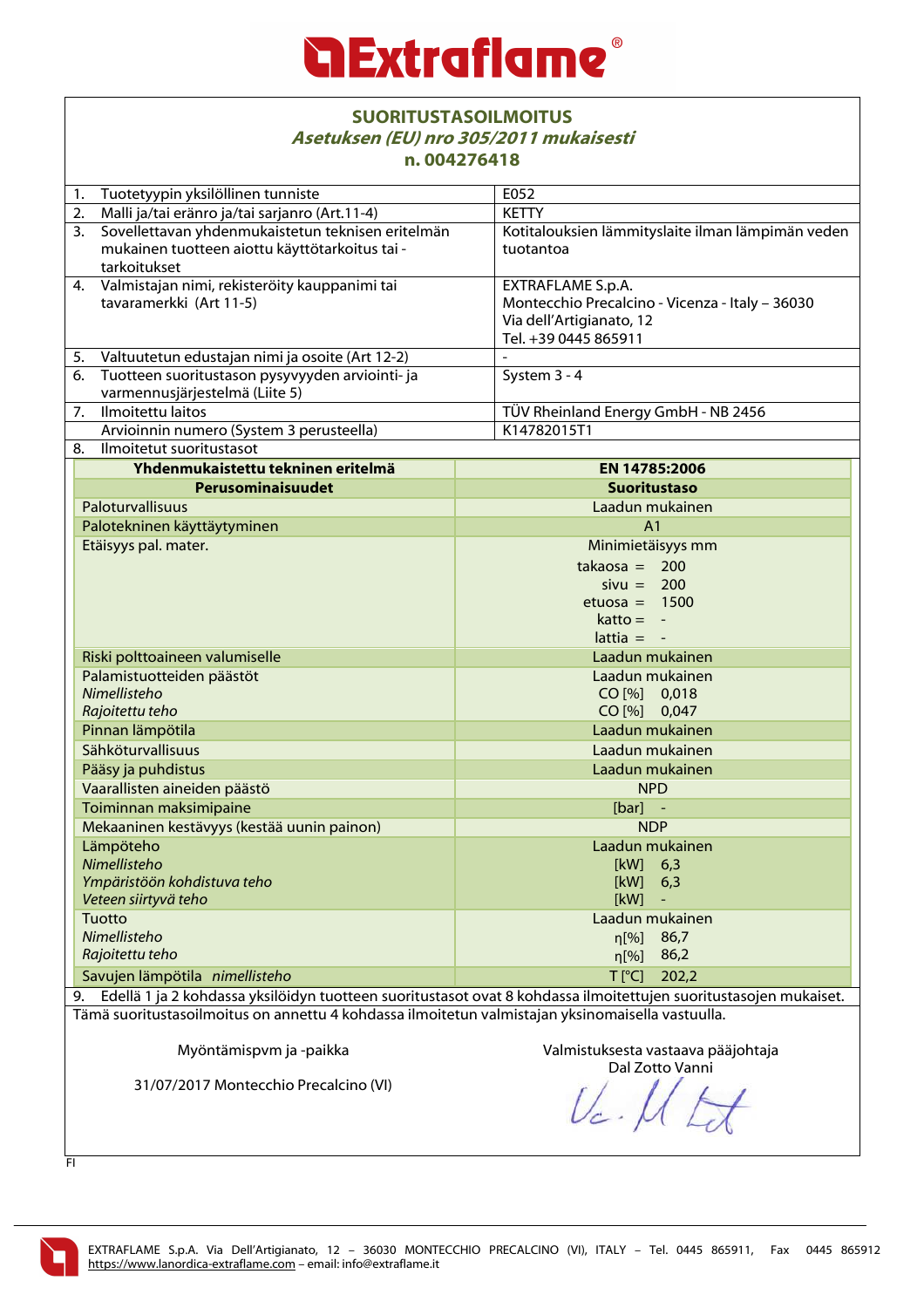| <b>PROHLÁŠENÍ O VLASTNOSTECH</b><br>Podle nařízení (EU) č. 305/2011<br>n.004276418                    |                                                            |  |
|-------------------------------------------------------------------------------------------------------|------------------------------------------------------------|--|
| Jedinečný identifikační kód výrobku - typu v<br>1.                                                    | E052                                                       |  |
| Model a/nebo č. šarže a/nebo č. série (Čl.11-4)<br>2.                                                 | <b>KETTY</b>                                               |  |
| Zamýšlené použití výrobku v souladu s příslušnými<br>3.<br>harmonizovanými technickými normami        | Zařízení pro vytápění domácností, bez výroby teplé<br>vody |  |
| Jméno nebo obchodní značka výrobce (Čl. 11-5)<br>4.                                                   | EXTRAFLAME S.p.A.                                          |  |
|                                                                                                       | Montecchio Precalcino - Vicenza - Italy - 36030            |  |
|                                                                                                       | Via dell'Artigianato, 12                                   |  |
|                                                                                                       | Tel. +39 0445 865911                                       |  |
| Jméno a adresa zástupce (Čl. 12-2)<br>5.                                                              |                                                            |  |
| Systém posuzování a ověřování stálosti vlastností (Příloha<br>6.                                      | System 3 - 4                                               |  |
| 5)<br>Registrovaná laboratoř                                                                          | TÜV Rheinland Energy GmbH - NB 2456                        |  |
| 7.<br>Číslo zkušebního protokolu (podle System 3)                                                     | K14782015T1                                                |  |
| Prohlášené vlastnosti<br>8.                                                                           |                                                            |  |
| Harmonizovaná technická norma                                                                         | EN 14785:2006                                              |  |
| Základní charakteristiky                                                                              | <b>Vlastnost</b>                                           |  |
| Požární bezpečnost                                                                                    | V souladu                                                  |  |
| Reakce na oheň                                                                                        | A <sub>1</sub>                                             |  |
| Vzdálenost od hořl. materiálů                                                                         | Minimální vzdálenost, v mm                                 |  |
|                                                                                                       | $vzadu = 200$                                              |  |
|                                                                                                       | $naboku = 200$                                             |  |
|                                                                                                       | $zepředu = 1500$                                           |  |
|                                                                                                       | $strop =$<br>$\overline{\phantom{a}}$                      |  |
|                                                                                                       | $p$ odlaha = -                                             |  |
| Riziko rozlití paliva                                                                                 | V souladu                                                  |  |
| Emise spalin                                                                                          | V souladu                                                  |  |
| Jmenovitý výkon                                                                                       | CO [%] 0,018                                               |  |
| Snížený výkon                                                                                         | CO [%] 0,047                                               |  |
| Teplota povrchu                                                                                       | V souladu                                                  |  |
| Elektrická bezpečnost                                                                                 | V souladu                                                  |  |
| Dostupnost a čištění                                                                                  | V souladu                                                  |  |
| Uvolňování nebezpečných látek                                                                         | <b>NPD</b>                                                 |  |
| Maximální provozní tlak                                                                               | $[bar]$ -                                                  |  |
| Mechanická pevnost (na podporu komínu)                                                                | <b>NPD</b>                                                 |  |
| Tepelné vlastnosti<br>Jmenovitý výkon                                                                 | V souladu<br>6,3<br>[kW]                                   |  |
| Výkon přenášený do prostředí                                                                          | [kW]<br>6,3                                                |  |
| Výkon přenášený do vody<br>[kW]                                                                       |                                                            |  |
| Výkon                                                                                                 | V souladu                                                  |  |
| Jmenovitý výkon                                                                                       | n[%]<br>86,7                                               |  |
| Snížený výkon                                                                                         | 86,2<br>$\eta$ [%]                                         |  |
| Teplota spalin jmenovitý výkon                                                                        | $T$ [ $^{\circ}$ C]<br>202,2                               |  |
| 9. Výkon výrobku uvedeného v bodech 1 a 2 je v souladu s vlastnostmi uvedenými v prohlášení v bodě 8. |                                                            |  |
| Toto prohlášení o vlastnostech se vydává na výhradní odpovědnost výrobce uvedeného v bodě 4.          |                                                            |  |
|                                                                                                       |                                                            |  |
| Místo a datum vydání                                                                                  | Zmocnený jednatel výrobce                                  |  |
|                                                                                                       | Dal Zotto Vanni                                            |  |
| 31/07/2017 Montecchio Precalcino (VI)                                                                 |                                                            |  |

CZ

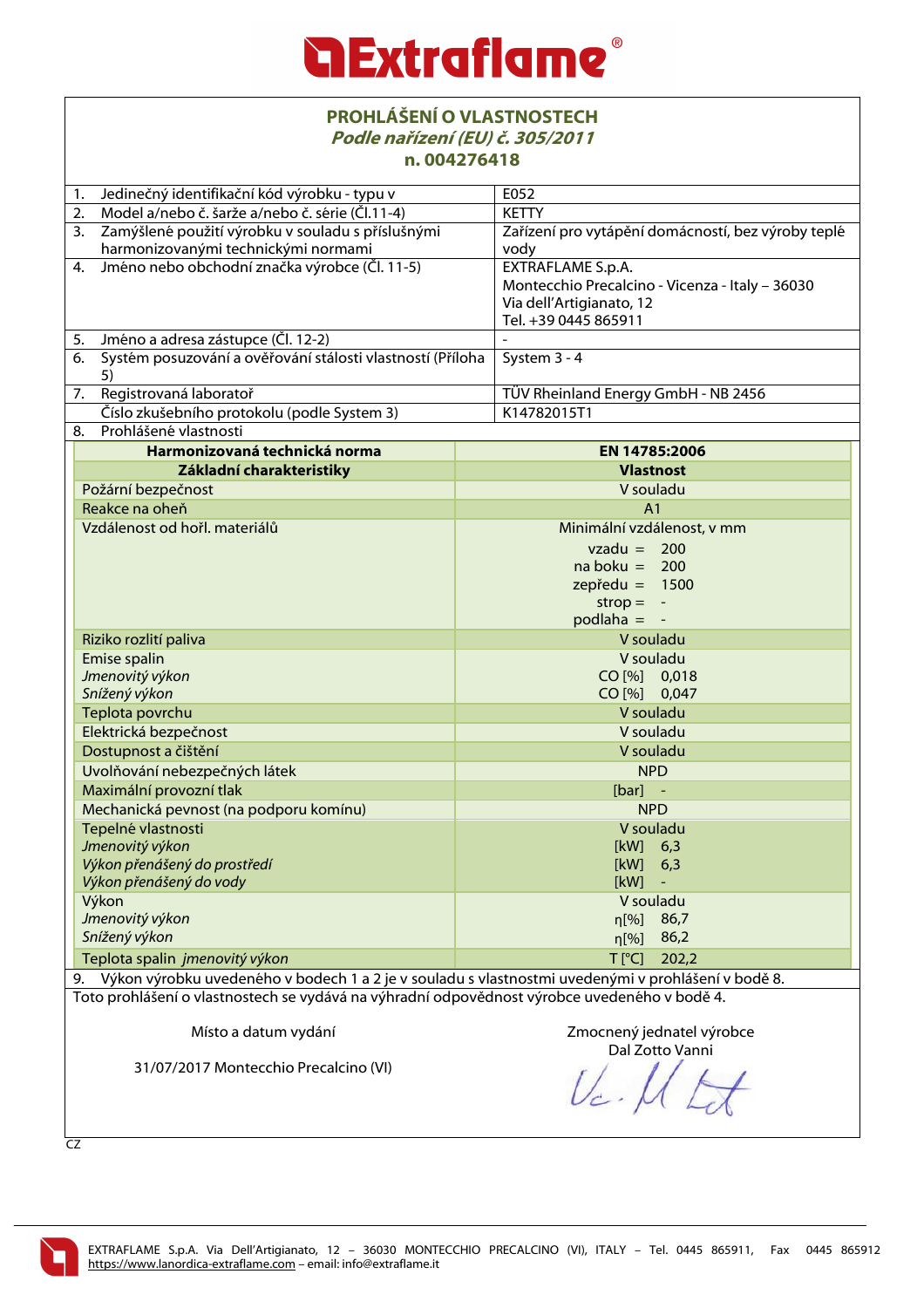| <b>IZJAVA O ZMOGLJIVOSTIH</b><br>Glede na določila (UE) št. 305/2011<br>n.004276418             |                                                                             |
|-------------------------------------------------------------------------------------------------|-----------------------------------------------------------------------------|
| Specifična kodna oznaka izdelka-tipa<br>1.                                                      | E052                                                                        |
| Model in/ali št. partije in/ali št. serije (Čl. 11-4)<br>2.                                     | <b>KETTY</b>                                                                |
| Predvidena uporaba izdelka glede na ustrezno skladno<br>3.                                      | naprava za ogrevanje v gospodinjstvu, brez                                  |
| tehnično normo                                                                                  | priprave tople vode                                                         |
| Ime in znamka, ki ju je proizvajalec registriral (Čl. 11-5)<br>4.                               | EXTRAFLAME S.p.A.                                                           |
|                                                                                                 | Montecchio Precalcino - Vicenza - Italy - 36030<br>Via dell'Artigianato, 12 |
|                                                                                                 | Tel. +39 0445 865911                                                        |
| Ime in naslov zastopnika (Čl. 12-2)<br>5.                                                       |                                                                             |
| Sistem ocenjevanja in preverjanja konstantnosti lastnosti<br>6.                                 | System 3 - 4                                                                |
| (Priloga 5)                                                                                     |                                                                             |
| Priglašeni laboratorij<br>7.                                                                    | TÜV Rheinland Energy GmbH - NB 2456                                         |
| Število poročila o preizkusu (glede na Sistem 3)                                                | K14782015T1                                                                 |
| Navedene zmogljivosti<br>8.                                                                     |                                                                             |
| Skladna tehnična specifika                                                                      | EN 14785:2006                                                               |
| <b>Bistvene značilnosti</b>                                                                     | Zmogljivost                                                                 |
| Protipožarna zaščita                                                                            | <b>Ustreza</b>                                                              |
| Požarna odpornost                                                                               | A <sub>1</sub>                                                              |
| Razdalja od gorlj. mat.                                                                         | Minimalna razdalja, v mm                                                    |
|                                                                                                 | zadaj = $200$                                                               |
|                                                                                                 | stransko = $200$                                                            |
|                                                                                                 | spredaj = $1500$                                                            |
|                                                                                                 | $strop =$                                                                   |
|                                                                                                 | $t \cdot a = -$                                                             |
| Tveganje za razlitje goriva                                                                     | <b>Ustreza</b>                                                              |
| Izpusti produktov zgorevanja                                                                    | <b>Ustreza</b>                                                              |
| Nominalna moč                                                                                   | CO [%] 0,018                                                                |
| Zmanjšana moč                                                                                   | CO [%] 0,047                                                                |
| Temperatura na površini                                                                         | <b>Ustreza</b>                                                              |
| Električna varnost                                                                              | <b>Ustreza</b>                                                              |
| Dostopnost in čiščenje                                                                          | <b>Ustreza</b>                                                              |
| Sproščanje nevarnih snovi                                                                       | <b>NPD</b>                                                                  |
| Maksimalni delovni pritisk                                                                      | $[bar]$ -                                                                   |
| Mehanska upornost (za podporo kamina)                                                           | <b>NPD</b>                                                                  |
| Termične lastnosti                                                                              | <b>Ustreza</b>                                                              |
| Nominalna moč                                                                                   | [kW]<br>6,3                                                                 |
| Uporabna moč za okolje                                                                          | [kW]<br>6,3                                                                 |
| Moč vode                                                                                        | [kW]                                                                        |
| Izkoristek                                                                                      | <b>Ustreza</b>                                                              |
| Nominalna moč                                                                                   | n[%]<br>86,7                                                                |
| Zmanjšana moč                                                                                   | 86,2<br>$\eta$ [%]                                                          |
| Temperatura dimnih plinov nominalna moč                                                         | $T$ [ $^{\circ}$ C]<br>202,2                                                |
| 9. Zmogljivost izdelka, navedena v toškah 1 in 2 je skladna z navedeno zmogljivostjo v točki 8. |                                                                             |
| Za izdajo te deklaracije je odgovoren izrecno proizvajalec, naveden v točki 4.                  |                                                                             |
| Datun in mesto izdaje                                                                           | Izvršni direktor proizvajalca                                               |
|                                                                                                 | Dal Zotto Vanni                                                             |
| 31/07/2017 Montecchio Precalcino (VI)                                                           |                                                                             |

SI

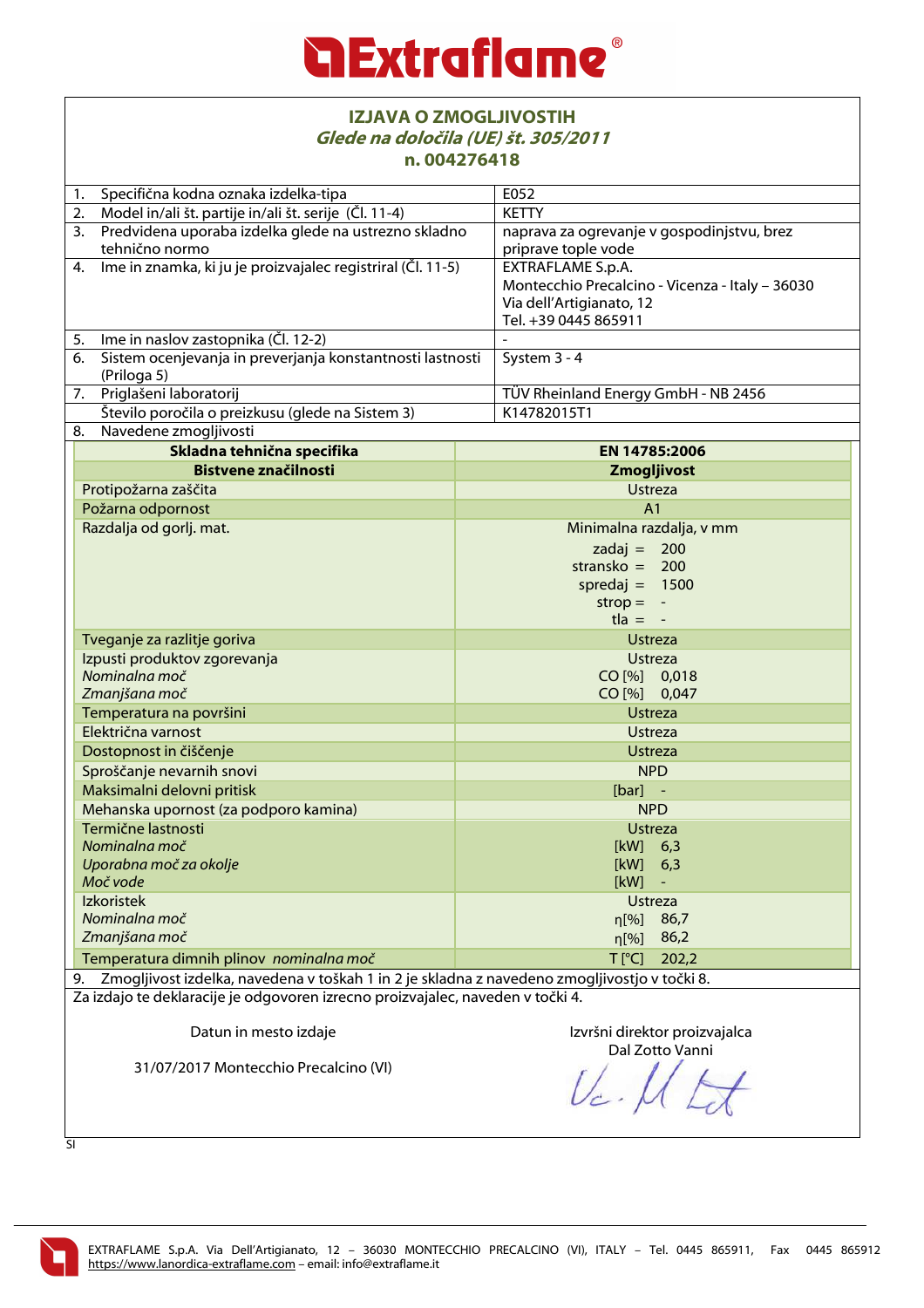

| IZJAVA O UČINKOVITOSTI<br>Prema uredbi (UE) br. 305/2011<br>n.004276418                                                                                                                    |                                                                                                     |
|--------------------------------------------------------------------------------------------------------------------------------------------------------------------------------------------|-----------------------------------------------------------------------------------------------------|
| Jedinstveni identifikator proizvoda-tipa<br>1.                                                                                                                                             | E052                                                                                                |
| Model i/ili br. grupe proizvoda i/ili br. serije (Art.11-4)<br>2.                                                                                                                          | <b>KETTY</b>                                                                                        |
| Namjenska uporaba proizvoda u skladu sa važećim<br>3.<br>tehničkim specifikacijama                                                                                                         | Uređaj za grijanje domaćinstava bez proizvodnje<br>tople vode                                       |
| 4. Ime ili zaštitni znak proizvođača (Art 11-5)                                                                                                                                            | <b>EXTRAFLAME S.p.A.</b>                                                                            |
|                                                                                                                                                                                            | Montecchio Precalcino - Vicenza - Italy - 36030<br>Via dell'Artigianato, 12<br>Tel. +39 0445 865911 |
| Ime i adresa zastupnika (Art 12-2)<br>5.                                                                                                                                                   |                                                                                                     |
| Sustav ocjenjivanja i provjere stalnosti performanse<br>6.<br>(Prilog 5)                                                                                                                   | System 3 - 4                                                                                        |
| 7. Obaviješteni laboratorij                                                                                                                                                                | TÜV Rheinland Energy GmbH - NB 2456                                                                 |
| Broj probnog izvješća (na osnovu Systema 3)                                                                                                                                                | K14782015T1                                                                                         |
| Izjavljene performanse<br>8.                                                                                                                                                               |                                                                                                     |
| Tehnička specifikacija                                                                                                                                                                     | EN 14785:2006                                                                                       |
| Osnovne značajke                                                                                                                                                                           | <b>Performanse</b>                                                                                  |
| Zaštita od požara                                                                                                                                                                          | U skladu                                                                                            |
| Reakcija na vatru                                                                                                                                                                          | A <sub>1</sub>                                                                                      |
| Udaljenost od goriva                                                                                                                                                                       | Minimalna udaljenost, izražena u mm                                                                 |
|                                                                                                                                                                                            | $pozadi = 200$                                                                                      |
|                                                                                                                                                                                            | bočno = $200$                                                                                       |
|                                                                                                                                                                                            | sprijeda = $1500$                                                                                   |
|                                                                                                                                                                                            | $strop = -$<br>$t \cdot l$ = $-$                                                                    |
| Otpornost na vatru                                                                                                                                                                         | U skladu                                                                                            |
| Ispuštanje produkata izgaranja                                                                                                                                                             | U skladu                                                                                            |
| na nazivnoj snazi                                                                                                                                                                          | CO [%] 0,018                                                                                        |
| na smanjenoj snazi                                                                                                                                                                         | CO [%] 0,047                                                                                        |
| Površinska temperatura                                                                                                                                                                     | U skladu                                                                                            |
| Električna sigurnost                                                                                                                                                                       | U skladu                                                                                            |
| Pristupačnost i čišćenje                                                                                                                                                                   | U skladu                                                                                            |
| Otpuštanje opasnih tvari                                                                                                                                                                   | <b>NPD</b>                                                                                          |
| Maksimalni radni tlak                                                                                                                                                                      | $[bar]$ -                                                                                           |
| Mehanička čvrstoća (da bi poduprijela kamin)                                                                                                                                               | <b>NPD</b>                                                                                          |
| Toplinska svojstva                                                                                                                                                                         | U skladu                                                                                            |
| Nazivna snaga                                                                                                                                                                              | [kW]<br>6,3                                                                                         |
| Izlazna snaga okruženja                                                                                                                                                                    | [kW]<br>6,3                                                                                         |
| Snaga prenesena na vodu<br>Performanse                                                                                                                                                     | [kW]<br>U skladu                                                                                    |
| Nazivna snaga                                                                                                                                                                              | n[%]<br>86,7                                                                                        |
| Smanjena snaga                                                                                                                                                                             | 86,2<br>n[%]                                                                                        |
| Temperatura dima nazivna snaga                                                                                                                                                             | $T$ [ $^{\circ}$ C]<br>202,2                                                                        |
| 9.                                                                                                                                                                                         |                                                                                                     |
| Performansa proizvoda iz točke 1. i 2. je u skladu s deklariranom performansom iz točke 8.<br>Ova izjava o performansama se izdaje u isključivoj odgovornosti proizvođača ako pod točkom 4 |                                                                                                     |
| Mjesto i datum izdavanja                                                                                                                                                                   | Predsjednik Uprave proizvođač<br>Dal Zotto Vanni                                                    |
| 31/07/2017 Montecchio Precalcino (VI)                                                                                                                                                      |                                                                                                     |

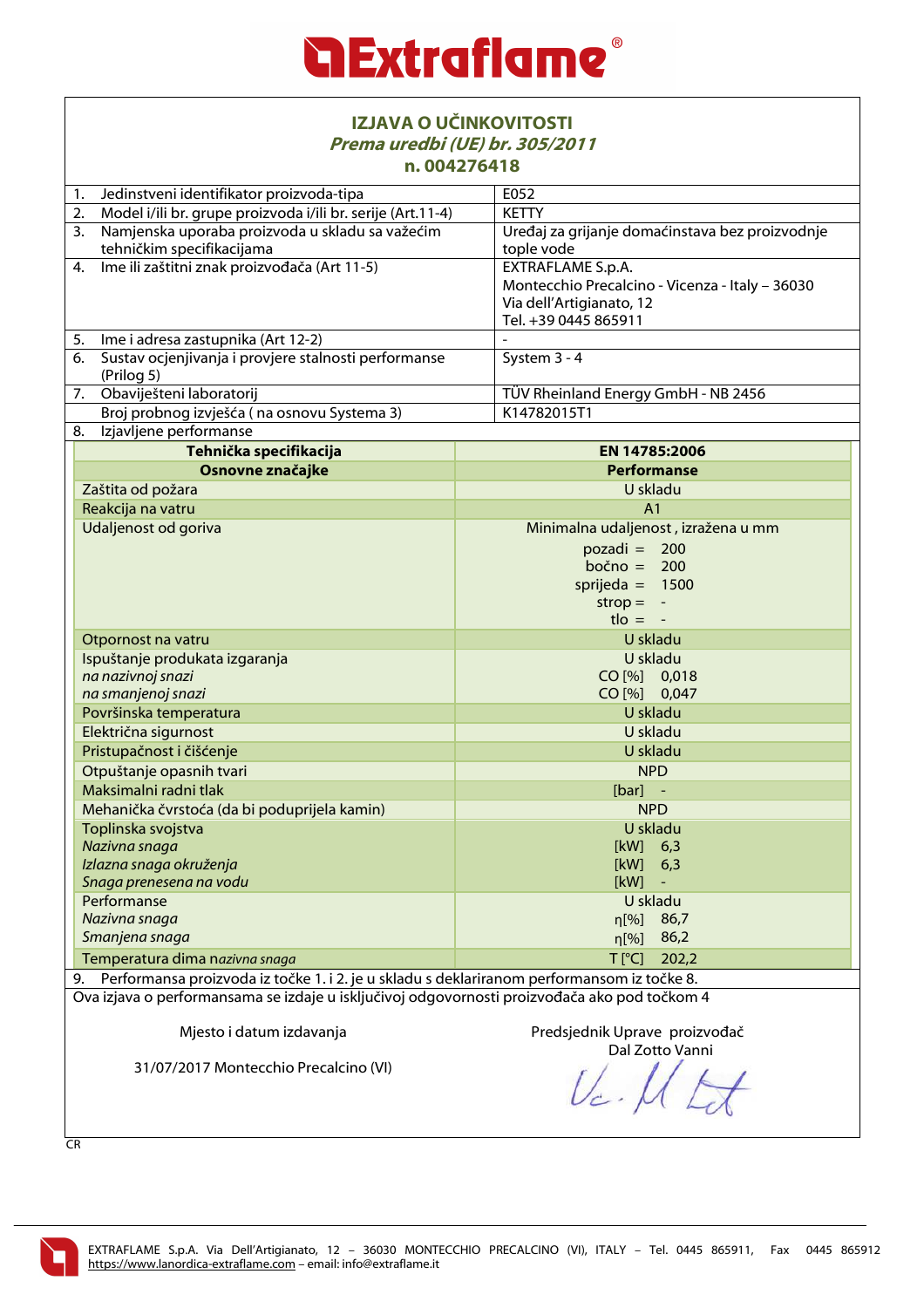| ΔΗΛΩΣΗ ΑΠΟΔΟΣΗΣ                                                                                                       |                                                 |
|-----------------------------------------------------------------------------------------------------------------------|-------------------------------------------------|
| Με βάση τον κανονισμό (ΕΕ) αρ. 305/2011<br>n.004276418                                                                |                                                 |
| Μοναδικός κωδικός αναγνώρισης του προϊόντος-τύπου<br>1.                                                               | E052                                            |
| Μοντέλο ή/και αρ. παρτίδας ή/και αύξων αρ. (Άρθρο 11-4)<br>2.                                                         | <b>KETTY</b>                                    |
| Προβλεπόμενες χρήσεις του προϊόντος σύμφωνα με τις<br>3.                                                              | Συσκευή οικιακής θέρμανσης, χωρίς σύστημα       |
| εναρμονισμένες τεχνικές προδιαγραφές                                                                                  | παραγωγής ζεστού νερού                          |
| Καταχωρημένη επωνυμία ή εμπορικό σήμα του<br>4.                                                                       | <b>EXTRAFLAME S.p.A.</b>                        |
| κατασκευαστή (Άρθρο 11)                                                                                               | Montecchio Precalcino - Vicenza - Italy - 36030 |
|                                                                                                                       | Via dell'Artigianato, 12                        |
|                                                                                                                       | Tel. +39 0445 865911                            |
| 5.<br>Όνομα και διεύθυνση του εντολοδόχου (Άρθρο 12-2)                                                                |                                                 |
| Σύστημα εκτίμησης και επαλήθευσης της σταθερότητας της<br>6.                                                          | System 3 - 4                                    |
| επίδοσης (Συνημμένο 5)                                                                                                |                                                 |
| 7.<br>Κοινοποιημένο εργαστήριο                                                                                        | TÜV Rheinland Energy GmbH - NB 2456             |
| Αριθμός αναφοράς της δοκιμής (με βάση το System 3)                                                                    | K14782015T1                                     |
| Δηλωμένες επιδόσεις<br>8.                                                                                             |                                                 |
| Εναρμονισμένη τεχνική προδιαγραφή                                                                                     | EN 14785:2006                                   |
| Βασικά χαρακτηριστικά                                                                                                 | Επιδόσεις                                       |
| Αντιπυρική ασφάλεια                                                                                                   | Σύμφωνη                                         |
| Αντίδραση στη φωτιά                                                                                                   | A <sub>1</sub>                                  |
| Απόσταση από το καύσιμο υλικό                                                                                         | Ελάχιστη απόσταση, σε mm                        |
|                                                                                                                       | 200<br>$π$ ίσω μέρος =                          |
|                                                                                                                       | 200<br>πλευρά =<br>1500                         |
|                                                                                                                       | μπροστινό μέρος =                               |
|                                                                                                                       | $t\alpha\beta$ άνι =                            |
| Αντοχή στη φωτιά                                                                                                      | έδαφος =<br>Σύμφωνη                             |
| Εκπομπές προϊόντων καύσης                                                                                             | Σύμφωνη                                         |
| σε ονομαστική ισχύ                                                                                                    | CO [%] 0,018                                    |
| σε μειωμένη ισχύ                                                                                                      | CO [%] 0,047                                    |
| Επιφανειακή θερμοκρασία                                                                                               | Σύμφωνη                                         |
| Ηλεκτρική ασφάλεια                                                                                                    | Σύμφωνη                                         |
| Πρόσβαση και καθαρισμός                                                                                               | Σύμφωνη                                         |
| Απελευθέρωση επικίνδυνων ουσιών                                                                                       | <b>NPD</b>                                      |
| Μέγιστη πίεση λειτουργίας                                                                                             | $[bar]$ -                                       |
| Μηχανική αντοχή (για να υποβαστάζει το τζάκι)                                                                         | <b>NPD</b>                                      |
| Θερμικές επιδόσεις                                                                                                    | Σύμφωνη                                         |
| Ονομαστική Ισχύς                                                                                                      | [kW]<br>6,3                                     |
| Ισχύς παραγωγής στο περιβάλλον                                                                                        | [kW]<br>6,3                                     |
| Ισχύς που προσδίδεται στο νερό                                                                                        | [kW]                                            |
| Απόδοση                                                                                                               | Σύμφωνη                                         |
| Ονομαστική Ισχύς                                                                                                      | n[%]<br>86,7                                    |
| Μειωμένη ισχύς                                                                                                        | 86,2<br>$\eta$ [%]                              |
| Θερμοκρασία καπνών ονομαστική Ισχύς                                                                                   | $T$ [ $^{\circ}$ C]<br>202,2                    |
| Η απόδοση του προϊόντος που αναφέρεται στα σημεία 1 και 2 είναι σύμφωνη με τη δηλωμένη απόδοση στο σημείο<br>9.<br>8. |                                                 |
| Εκδίδεται η παρούσα δήλωση απόδοσης υπό την αποκλειστική ευθύνη του κατασκευαστή που αναφέρεται στο σημείο 4.         |                                                 |
| Τόπος και ημερομηνία της έκδοσης                                                                                      | Διευθύνων Σύμβουλος κατασκευαστής               |

31/07/2017 Montecchio Precalcino (VI)

Dal Zotto Vanni

EL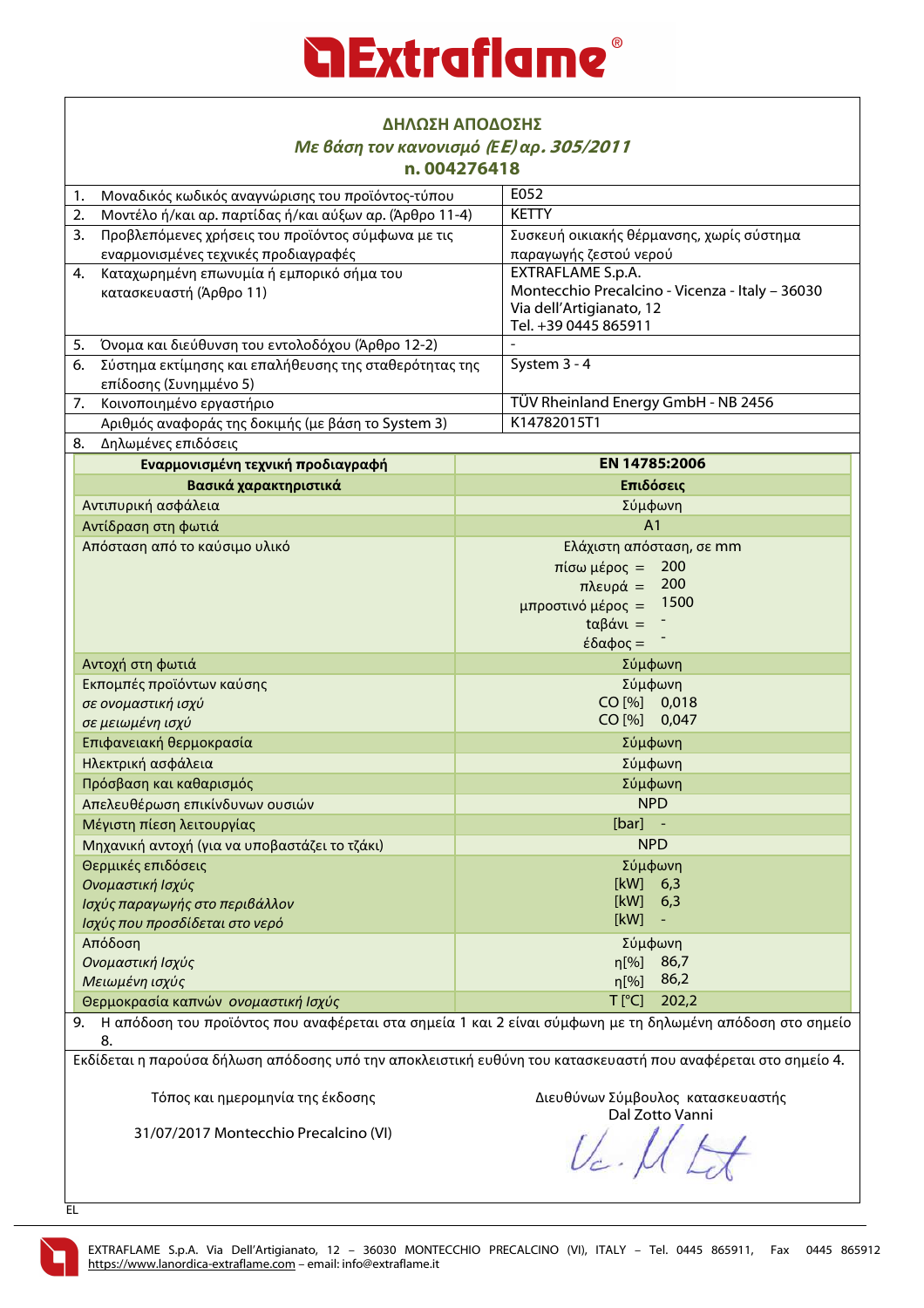### **Extraflame**

#### **PRESTATIEVERKLARING Volgens Verordening (EU) nr. 305/2011 n. 004276418**

| Unieke identificatiecode van het producttype<br>1.      | E052                                            |
|---------------------------------------------------------|-------------------------------------------------|
| 2.<br>Model en/of lotnr. en/of serienummer (Art.11-4)   | <b>KETTY</b>                                    |
| Het beoogde gebruik van het product in<br>3.            | Apparaat voor huishoudelijke verwarming, zonder |
| overeenstemming met de toepasselijke                    | warmwaterproductie                              |
| geharmoniseerde technische specificatie                 |                                                 |
| Naam of handelsmerk van de fabrikant (Art 11-5)<br>4.   | EXTRAFLAME S.p.A.                               |
|                                                         | Montecchio Precalcino - Vicenza - Italy - 36030 |
|                                                         | Via dell'Artigianato, 12                        |
| Naam en adres van de gemachtigde (Art. 12-2)<br>5.      | Tel. +39 0445 865911                            |
| Systeem voor de beoordeling en verificatie van de<br>6. | System 3 - 4                                    |
| prestatiebestendigheid (Bijlage 5)                      |                                                 |
| 7.<br>Erkend laboratorium                               | TÜV Rheinland Energy GmbH - NB 2456             |
| Nummer van het keuringsrapport (op grond van System 3)  | K14782015T1                                     |
| 8.<br>Aangegeven prestaties                             |                                                 |
| Geharmoniseerde technische specificatie                 | EN 14785:2006                                   |
| Essentiële kenmerken                                    | <b>Prestatie</b>                                |
| Brandveiligheid                                         | Conform                                         |
| <b>Brandprestatie</b>                                   | A <sub>1</sub>                                  |
| Afstand van brandbaar materiaal                         | Minimumafstand, in mm                           |
|                                                         | $achterzijde = 200$                             |
|                                                         | zijkant = $200$                                 |
|                                                         | voorzijde = $1500$                              |
|                                                         | $plafond = -$                                   |
|                                                         | onderzijde = $-$                                |
| Weerstand tegen brand                                   | Conform                                         |
| Uitstoot verbrandingsproducten                          | Conform                                         |
| op nominaal vermogen                                    | CO [%] 0,018                                    |
| op beperkt vermogen                                     | CO [%] 0,047                                    |
| Oppervlaktetemperatuur                                  | Conform                                         |
| Elektrische veiligheid                                  | Conform                                         |
| Toegankelijkheid en reiniging                           | Conform                                         |
| Emissie van gevaarlijke stoffen                         | <b>NPD</b>                                      |
| Maximum bedrijfsdruk                                    | $[bar]$ -                                       |
| Mechanische sterkte (om de haard te ondersteunen)       | <b>NPD</b>                                      |
| Thermische prestaties                                   | Conform                                         |
| Nominaal vermogen                                       | $[kW]$ 6,3                                      |
| Vermogen afgegeven aan het milieu                       | [kW]<br>6,3                                     |
| Vermogen afgegeven aan het water                        | [kW]                                            |
| Rendement                                               | Conform                                         |
| Nominaal vermogen<br>Beperkt vermogen                   | 86,7<br>n[%]<br>86,2                            |
|                                                         | $\eta$ [%]                                      |
| Rookgastemperatuur nominaal vermogen                    | $T$ [ $^{\circ}$ C]<br>202,2                    |

9. De prestaties van het in de punten 1 en 2 bedoelde product zijn conform met de in het punt 8 aangegeven prestaties.

Deze prestatieverklaring wordt verstrekt onder de exclusieve verantwoordelijkheid van de in punt 4 vermelde fabrikant.

Plaats en datum van afgifte

Beheerder delegeren fabrikant Dal Zotto Vanni

31/07/2017 Montecchio Precalcino (VI)

 $U_c$ .

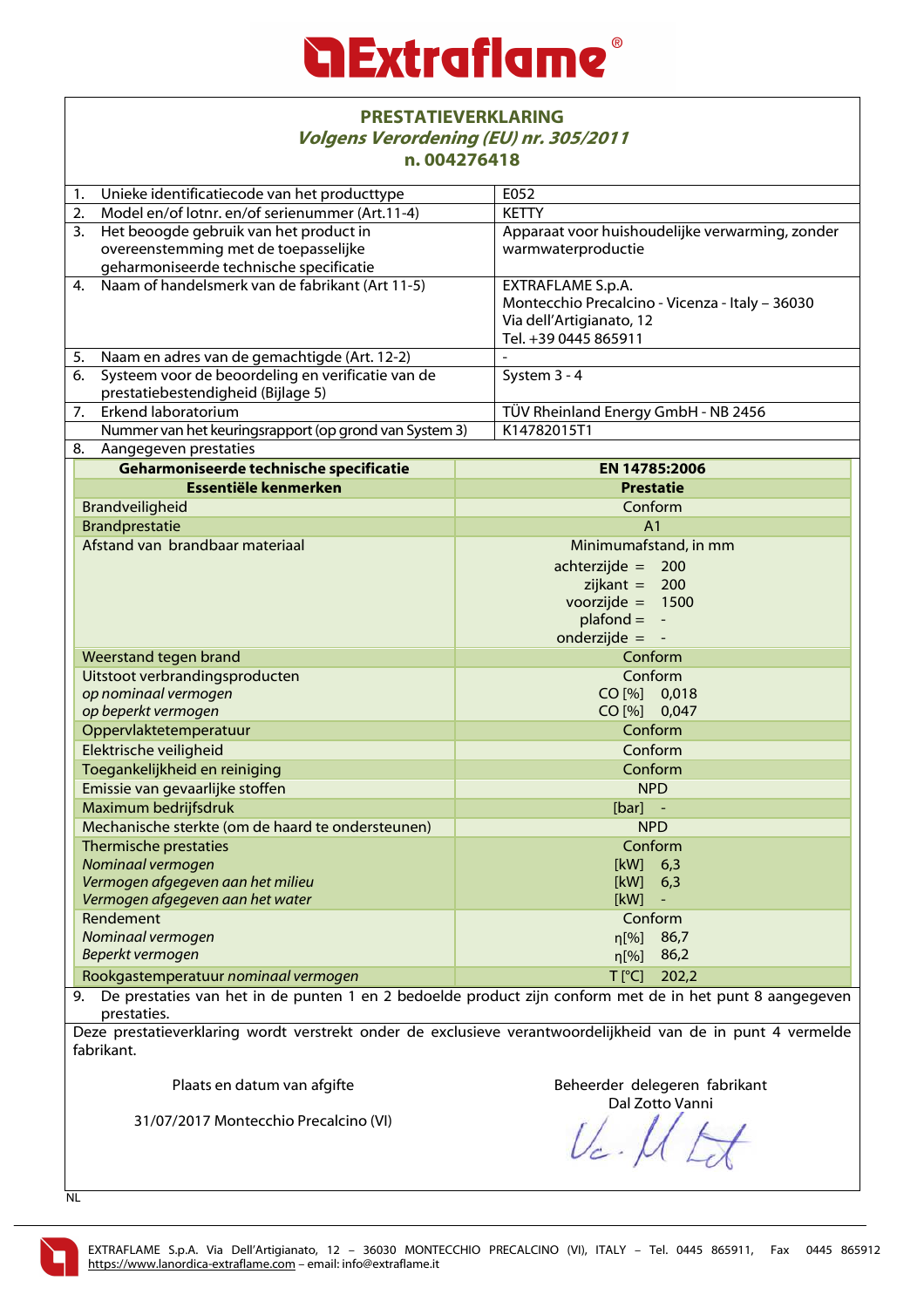## **Extraflame**

#### **DEKLARACJA WŁAŚCIWOŚCI UŻYTKOWYCH Na podstawie rozporządzenia (UE) nr 305/2011 n. 004276418**

| II. VV44/ V4 I 0                                                                                                     |                                                 |
|----------------------------------------------------------------------------------------------------------------------|-------------------------------------------------|
| Unikalny identyfikator typu wyrobu<br>1.                                                                             | E052                                            |
| Model i/lub nr partia i/lub nr serii (Art.11-4)<br>2.                                                                | <b>KETTY</b>                                    |
| Zamierzone zastosowania produktu zgodnie z mającą<br>3.                                                              | Urządzenie do ogrzewania mieszkania, bez        |
| zastosowanie zharmonizowaną specyfikacją techniczną                                                                  | produkcji ciepłej wody                          |
| Nazwa lub znak towarowy producenta (Art 11-5)<br>4.                                                                  | EXTRAFLAME S.p.A.                               |
|                                                                                                                      | Montecchio Precalcino - Vicenza - Italy - 36030 |
|                                                                                                                      | Via dell'Artigianato, 12                        |
|                                                                                                                      | Tel. +39 0445 865911                            |
| Nazwa i adres przedstawiciela (Art 12-2)<br>5.                                                                       |                                                 |
| System oceny i weryfikacji stałości właściwości<br>6.                                                                | System 3 - 4                                    |
| użytkowych (Załącznik 5)                                                                                             |                                                 |
| Notyfikowane laboratorium<br>7.                                                                                      | TÜV Rheinland Energy GmbH - NB 2456             |
| Numer raportu z badań testowych (na podstawie Systemu 3)                                                             | K14782015T1                                     |
| Deklarowane osiągi<br>8.                                                                                             |                                                 |
| Zharmonizowana specyfikacja techniczna                                                                               | EN 14785:2006                                   |
| Podstawowe właściwości                                                                                               | Osiągi                                          |
| Zabezpieczenie przeciwpożarowe                                                                                       | Zgodny                                          |
| Reakcja na ogień                                                                                                     | A <sub>1</sub>                                  |
| Odległość od mat. zł.                                                                                                | Odległość minimalna, w mm                       |
|                                                                                                                      | $tył = 200$                                     |
|                                                                                                                      | bok = $200$                                     |
|                                                                                                                      | $przód = 1500$                                  |
|                                                                                                                      | $s$ ufit = $-$                                  |
|                                                                                                                      | $podloze = -$                                   |
| Odporność na ogień                                                                                                   | Zgodny                                          |
| Emisja produktów spalania                                                                                            | Zgodny                                          |
| przy mocy znamionowej                                                                                                | CO [%] 0,018                                    |
| przy mocy zmniejszonej                                                                                               | CO [%] 0,047                                    |
| Temperatura na powierzchni                                                                                           | Zgodny                                          |
| Bezpieczeństwo elektryczne                                                                                           | Zgodny                                          |
| Dostępność i czyszczenie                                                                                             | Zgodny                                          |
| Wydzielanie niebezpiecznych substancji                                                                               | <b>NPD</b>                                      |
| Maksymalne ciśnienie pracy                                                                                           | $[bar]$ -                                       |
| Wytrzymałość mechaniczna (wspieranie komina)                                                                         | <b>NPD</b>                                      |
| Wydajność cieplna                                                                                                    | Zgodny                                          |
| Moc znamionowa                                                                                                       | $[kW]$ 6,3                                      |
| Moc przekazywana do otoczenia                                                                                        | [kW]<br>6,3                                     |
| Moc przekazywana do wody                                                                                             | [kW]                                            |
| Wydajność                                                                                                            | Zgodny                                          |
| Moc znamionowa                                                                                                       | 86,7<br>n[%]                                    |
| Moc zmniejszona                                                                                                      | 86,2<br>n[%]                                    |
| Temperatura spalin moc znamionowa                                                                                    | $T$ [ $^{\circ}$ C]<br>202,2                    |
| 9. Wydajność produktu, o którym mowa w pkt. 1 i 2 jest zgodna z deklarowanymi właściwościami użytkowymi w            |                                                 |
| pkt 8.<br>Niniejsza deklaracie właściwości użytkowych wystawia się na wyłaczna odpowiedzialność producenta, o którym |                                                 |

Niniejszą deklarację właściwości użytkowych wystawia się na wyłączną odpowiedzialność producenta, o którym mowa w pkt 4.

Miejsce i data wydania

Administrator delegować producent Dal Zotto Vanni

31/07/2017 Montecchio Precalcino (VI)

PL